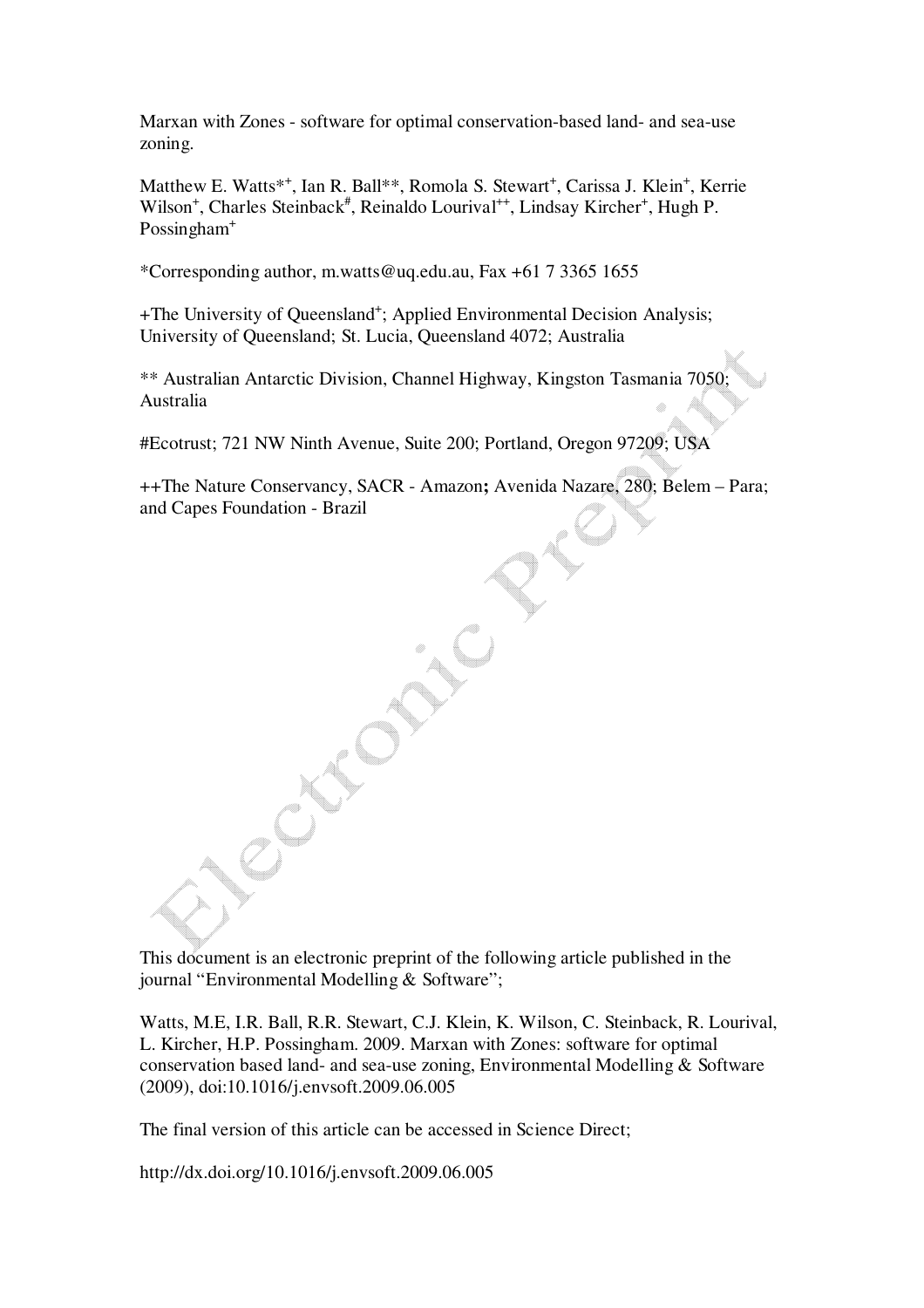# **Abstract**

In this paper we present a substantial extension of Marxan, Marxan with Zones, a decision support tool that provides land-use zoning options in geographical regions for conservation. We describe novel functionalities designed to enhance the original Marxan software, the most widely used conservation planning software in the world, and expand on its utility as a decision support tool for complex conservation planning problems in landscapes and seascapes. The primary new element of the decision problem is allowing any parcel of land or sea to be allocated to a specific zone, not just reserved or unreserved. Each zone then has the option of its own actions, objectives and constraints, with the flexibility to define the contribution of each zone to achieve targets for pre-specified features. The cost of implementing each zone in any location is then minimized while achieving a variety of conservation and land-use objectives. We outline the capabilities, limitations and additional data requirements of this new software and perform a comparison with the original version of Marxan. We feature a number of case studies to demonstrate the functionality of the software and highlight its flexibility to address a range of complex spatial planning problems. These studies range from the design of multiple-use marine parks in Western Australia to a terrestrial multiple use forestry application from East Kalimantan.

# **Keywords**

Biodiversity; Zoning; Marxan; systematic conservation planning; decision support; optimization; simulated annealing; natural resource management

# **Software availability**

Name of software: Marxan with Zones 1.0 Developers: Matthew Watts, Ian Ball, Hugh Possingham Email: m.watts@uq.edu.au Year first available: 2009 Program language: C++ Software required: 32 bit microsoft windows operating system or compatible emulator Program size: 2 megabytes Availability: Compiled binary available at http://www.uq.edu.au/marxan Cost: nil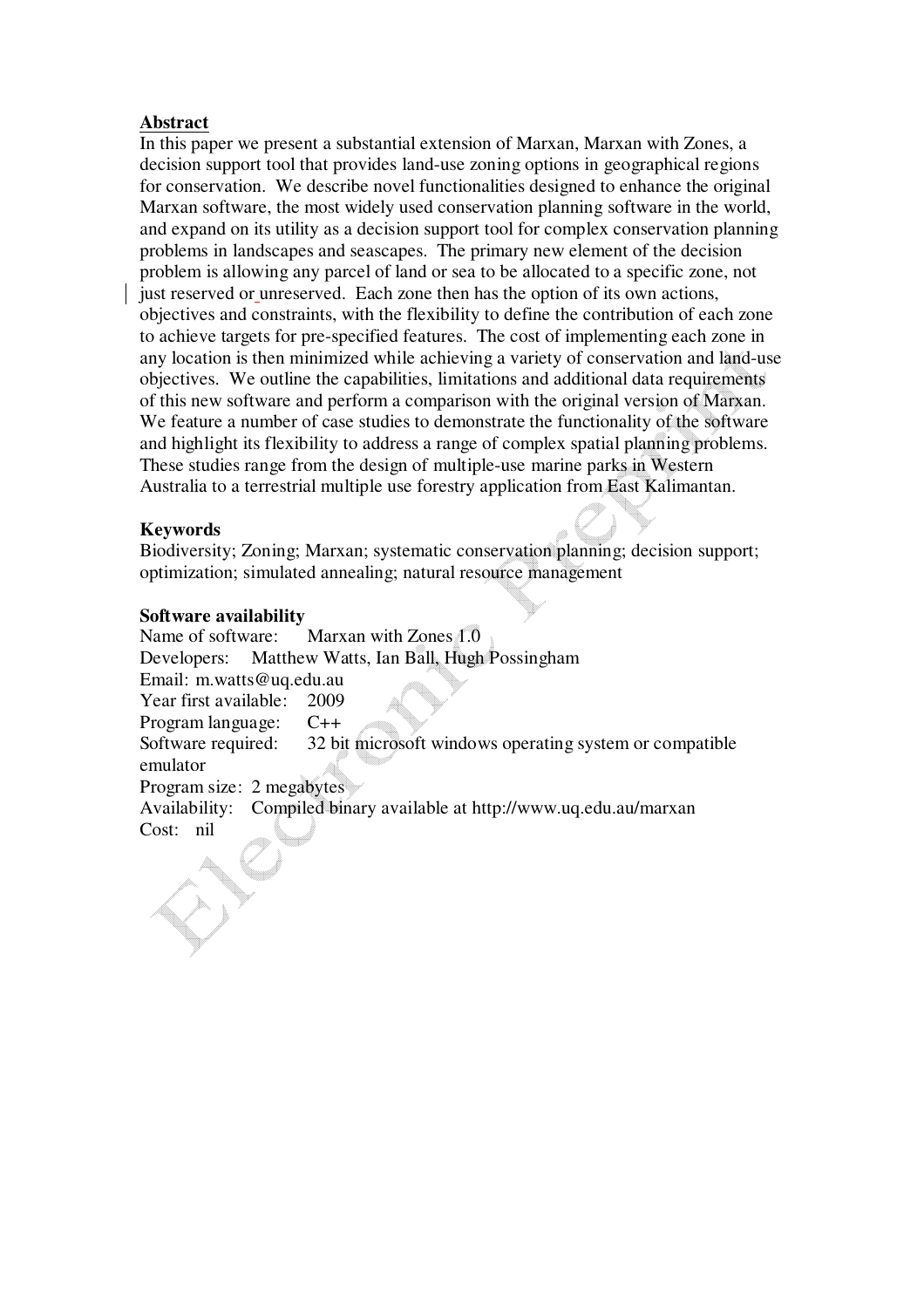# **Introduction**

Systematic conservation planning involves finding efficient sets of areas to protect biodiversity. One goal of systematic conservation planning is to meet quantitative conservation objectives, such as conserving 30% of the range of each species, as cheaply as possible (Possingham et al. 1993b; McDonnell et al. 2002; Klein et al 2008d). This is referred to as the minimum-set problem.

Recent research efforts have focused on developing computer software to solve the minimum-set problem (Sarkar 2006). This problem can be expressed as an integer linear programming problem if the cost is a linear function of the number of sites in the system (Cocks and Baird 1989; Possingham et al. 1993; Underhill 1994; Willis et al. 1996). Numerous algorithms can find solutions to the minimum-set problem (Margules et al. 1988; Rebelo and Siegfied 1992; Nicholls and Margules 1993; Csuti et al. 1997; Pressey et al. 1997). The large number of possible solutions makes some iterative and optimizing algorithms unsuitable for conservation planning problems. They often are slow to find solutions, find only inefficient solutions or find only single solutions. An advantage of simulated annealing algorithms is their ability to find many near-optimal solutions to large problems in a reasonable amount of time. Marxan, the most widely used software for conservation planning, uses a simulated annealing algorithm (Ball and Possingham 2000; Possingham et al. 2000). To date, over seventeen hundred individuals from more than one hundred countries and over twelve hundred organisations have used Marxan.

A major limitation of existing analytical approaches to spatial planning is their inability to simultaneously consider different types of zones to reflect the range of management actions or conservation activities being considered as part of a conservation plan. Indeed, conservation practitioners implement a diversity of management actions, ranging from fire management and predator control, to restoration and reservation (Wilson et al. 2007). Furthermore conservation activities occur in a matrix of alternative land and sea uses, many of which are contrary to conservation objectives. Zoning is a common management practice to spatially and temporally designate areas for specific purposes (Anon 1977; Korhonen 1996; Liffmann et al. 2000; Day et al. 2002; Russ and Zeller 2003; Airame 2005; Foster et al. 2005). Zoning plans provide an explicit approach to resolving conflicts between activities and determining trade-offs when balancing these competing interests (Halpern et al. 2008).

The original Marxan software could only include or exclude a planning unit from being reserved, implicitly assuming two zones: reserved or not reserved. Furthermore all conservation features are fully protected in a reserve and all conservation features outside a reserve are lost – an assumption which does not match reality. Multiple zoning could be achieved by iterative application of the software (Loos 2006) however that is clumsy and sub-optimal. The need for a more realistic and comprehensive definition of the conservation planning problem has been highlighted on numerous occasions (Bos 1993; Sabatini et al. 2007).

In this paper we introduce Marxan with Zones; an analytic tool that expands on the basic reserve design problem to incorporate new functionality and broaden its utility for practical application. The new functionality shifts away from the binary decision framework of conservation planning tools towards a multi-use landscape and seascape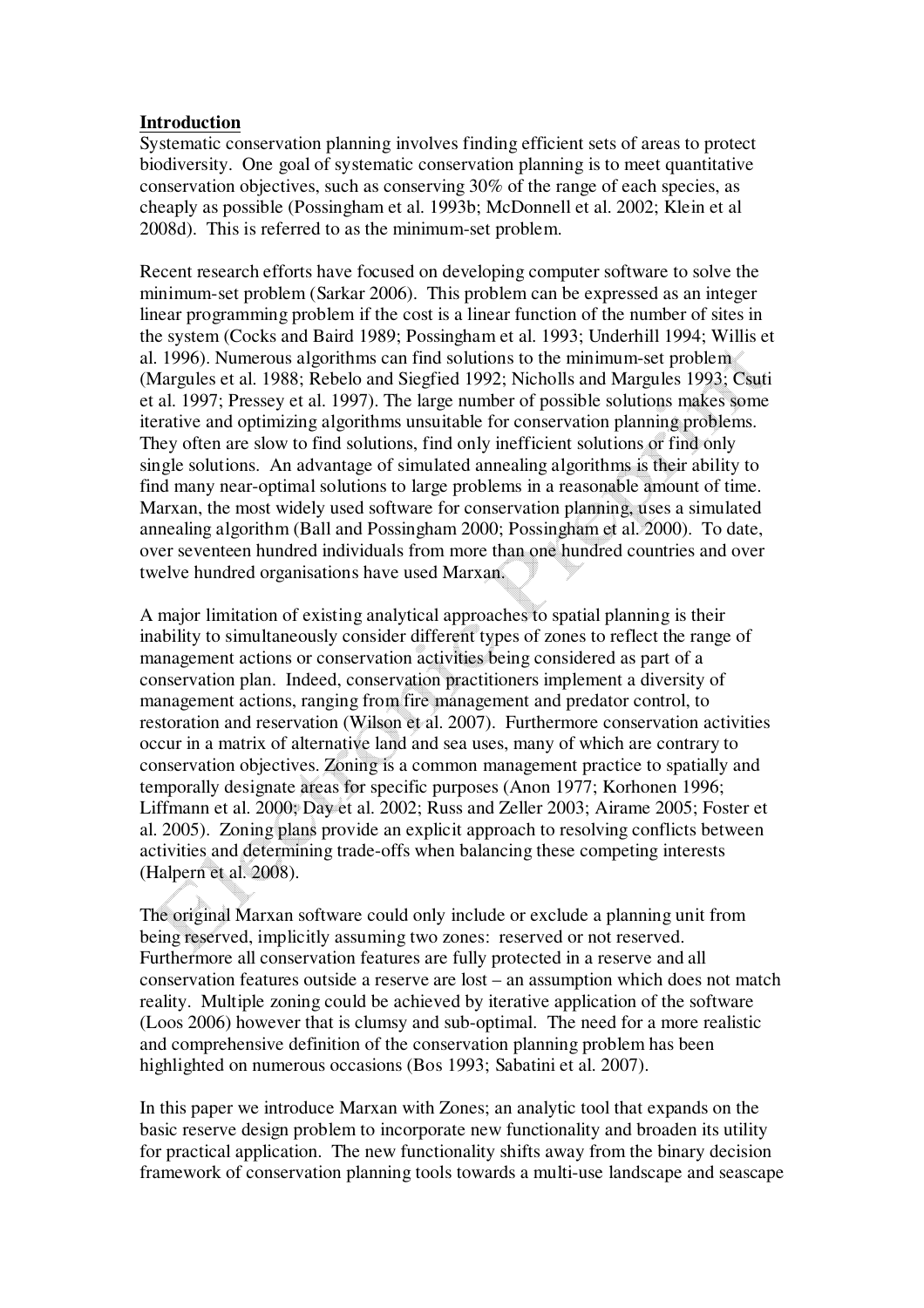planning paradigm supporting the efficient allocation of planning units (i.e. the units of land or sea available for selection) to a range of different management actions that may offer different levels of protection. We present Marxan with Zones as a tool for systematic zoning; not only to improve planning for reserves systems but also with application to a wider range of natural resource management and spatial planning problems.

First we describe the mathematical formulation of the problem for which Marxan finds solutions and the new decision problem addressed by Marxan with Zones. Additional data requirements are discussed and example applications illustrate new functionalities of the software. We conclude by discussing of some challenges and potential applications of Marxan with Zones in conservation planning. The software is of interest to systematic conservation planning practitioners, policy makers and natural resource managers.

## **Mathematical formulation of Marxan with Zones**

The original Marxan software aims to minimize the sum of the site-specific costs and connectivity costs of the selected planning units, subject to the representation targets being met. This is the Marxan minimum representation problem, formally defined as:

minimize 
$$
\sum_{i=1}^{m} c_i x_i + b \sum_{i=1}^{m} \sum_{i \ge 1}^{m} x_{i1} (1 - x_{i2}) c v_{i1,i2}
$$
  
\nsubject to  $\sum_{i=1}^{m} a_{ij} x_i \ge t_j$   $\forall j$  (2)

where there are *m* planning units and *n* features under consideration. The first term of equation 1 represents the sum of the selected planning unit costs, where the control variable  $x_i = 1$  if planning unit *i* is selected and 0 if planning unit *i* is not selected. The planning unit dependent parameter *ci* is the cost of selecting planning unit *i*.

The second term of equation 1 is the weighted connectivity cost of the reserve system configuration, where *b* is the connectivity weighting factor to control its relative importance in the objective function and  $cv_{i1,i2}$  is the connectivity value associated with having planning unit *i1* selected and planning unit *i2* not selected. In other words, the connectivity value describes the connections between planning units and we pay a cost if only one of the pair is selected, but not if both or neither are selected. This can be the monetary, distance or other value associated with a connection or adjacent boundary between a planning unit within the configuration and one without, and can also be applied to more general ideas of connectivity (Klein et al. 2008b). The parameter *b* is referred to as the boundary length modifier and can be varied for more or less connected reserve systems.

In equation 2,  $a_{ij}$  is the amount of each feature *j* held in each planning unit *i*, and  $t_i$  is the amount of each feature *j* that must be selected.

We use a representation shortfall penalty equation to implement the target constraint in the Marxan objective function: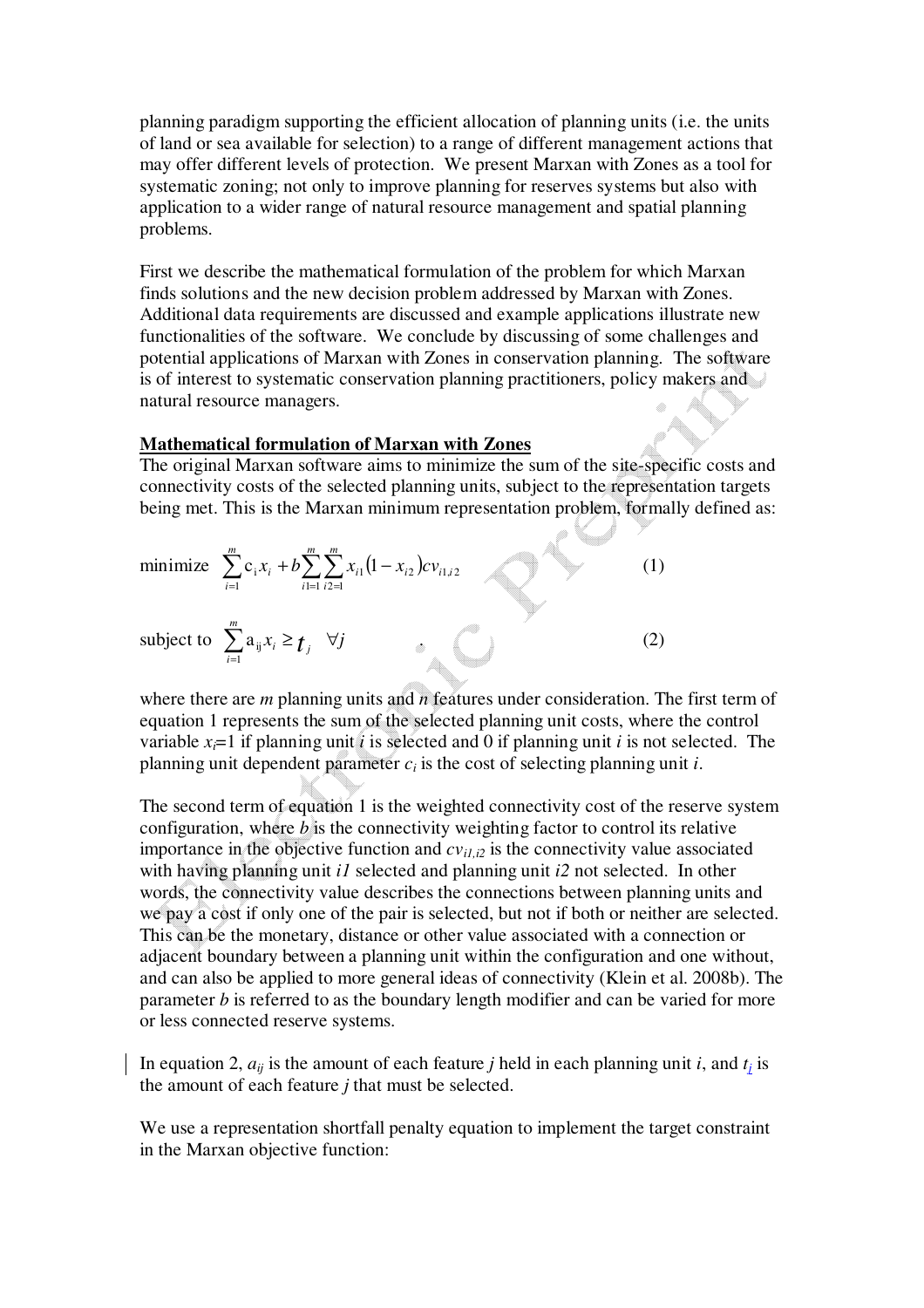$$
\sum_{j=1}^{n} FPF_{j}FR_{j}H\left(t_{j}-\sum_{i=1}^{m} a_{ij}x_{i}\right)\left(\frac{t_{j}-\sum_{i=1}^{m} a_{ij}x_{i}}{t_{j}}\right)
$$
(3)

This penalty is zero if every feature *j* has met its representation target in the selected reserve system. It is greater than zero if the targets are not met, and gets larger as the gap between the target and the conserved amount increases.

The terms  $FPF_j$  and  $FR_j$  are the feature penalty factor and feature representation respectively, which are the scaling factors used when a feature has not met its representation targets.  $FPF_j$  is a scaling factor which determines the relative importance of meeting the representation target for feature *j* and FR<sup>j</sup> is computed within the software as the cost of the selected planning units designed to meet the representation target of only feature *j*. This cost is given in terms of the configuration cost plus the connectivity cost. The Heaviside function,  $H(x)$ , is a step function which

takes a value of zero when  $t_i - \sum a_{ii} x_i \leq 0$ 1  $-\sum_{i=1}^{m} a_{ij} x_i \leq$ = *m i*  $t_i - \sum_i a_{ij} x_i \leq 0$  and 1 otherwise. The feature specific

parameter  $t_j$  is the target representation for feature  $j$ . The expression

$$
\left(\frac{t_j - \sum_{i=1}^m a_{ij} x_i}{t_j}\right)
$$
 is the measure of the shorthand in representation for feature *j*. It is

reported as a proportion and equals 1 when feature *j* is not represented within the configuration and 0 when the level of representation is equal to or greater than the targets.

We combine equations 1 and 3 to get the objective function. It gives a score to configurations of selected planning units.

### **Marxan objective function**

Hence, the whole Marxan objective function is:

$$
\sum_{i=1}^{m} c_i x_i + b \sum_{i=1}^{m} \sum_{i=1}^{m} x_{i1} (1 - x_{i2}) c v_{i1,i2} + \sum_{j=1}^{n} FPF_j FR_j H \left( t_j - \sum_{i=1}^{m} a_{ij} x_i \right) \left( \frac{t_j - \sum_{i=1}^{m} a_{ij} x_i}{t_j} \right) \qquad (4)
$$

Marxan uses the simulated annealing algorithm (Kirkpatrick et al. 1983) to minimize the objective function score (equation 4) by varying the control variables which tell us which planning unit is in, or out, of the reserve system, *x<sup>i</sup>* .

Marxan with Zones generalizes this approach by increasing the number of states or zones to which a planning unit can be assigned. Each term of the objective function is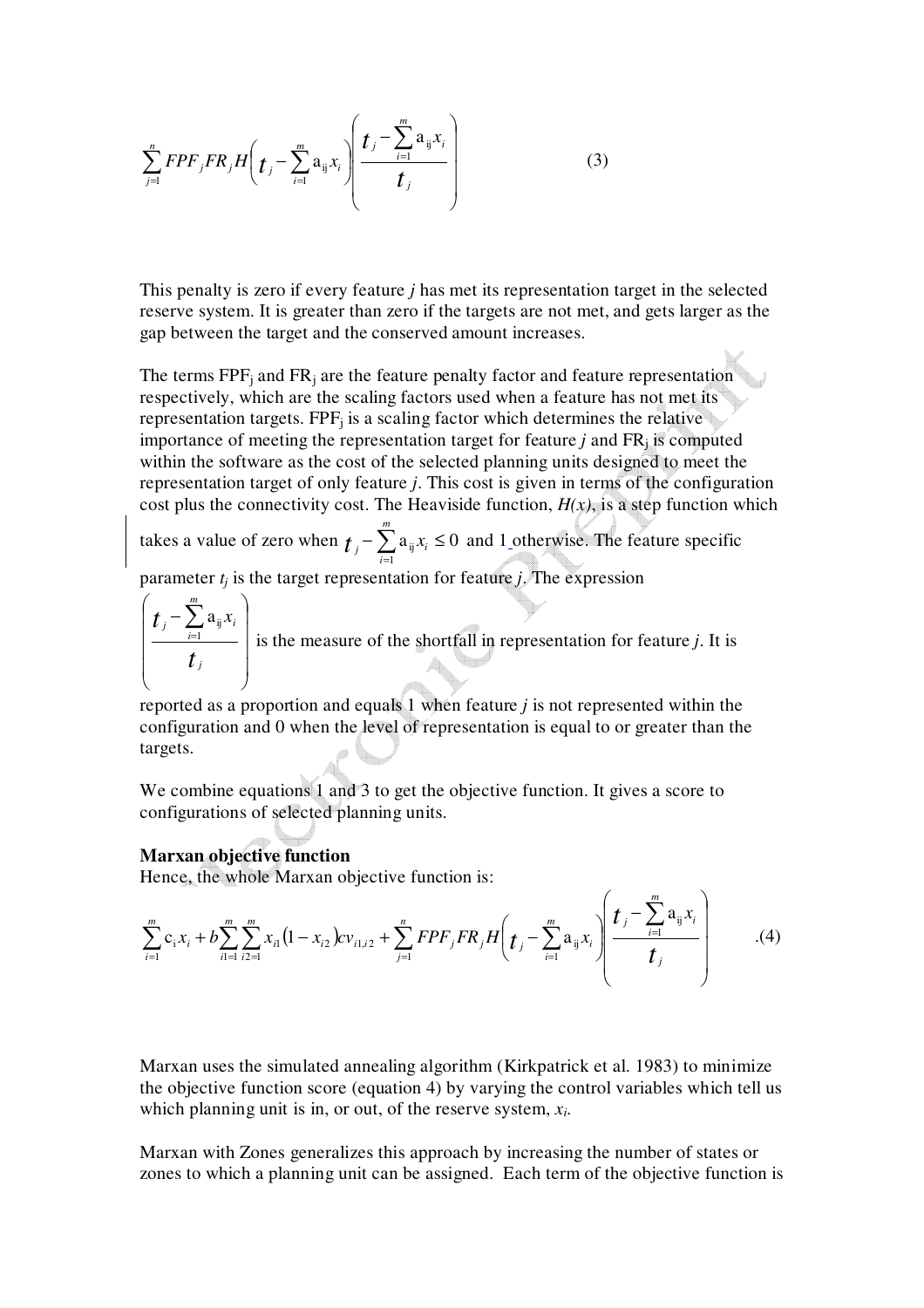increased in complexity. Furthermore, two types of representation targets are allowed and consequently the representation shortfall penalty reflects two types of shortfall.

#### **Marxan with Zones Equations**

The aim of the Marxan with Zones software is to minimize the sum of costs and connectivity costs of the zone configuration of planning units, subject to meeting the representation targets and zone targets. This is the Marxan with Zones minimum representation problem, formally defined as:

(5)

minimize 
$$
\sum_{i=1}^{m} \sum_{k=1}^{p} C_{ik} \chi_{ik} + \sum_{i=1}^{m} \sum_{i=1}^{m} \sum_{k=1}^{p} \sum_{k=1}^{p} C V_{i1,i2,k1,k2} \chi_{i1,k1} \chi_{i2,k2}
$$

subject to  $\sum_{n=1}^{\infty} \sum_{n=1}^{n}$  $=1$   $k=$  $\sum_{i=1}^{m} \sum_{j=1}^{p} a_{ij} C a_{ij} X_{ik} \geq$ *i p*  $\sum_{i} \sum_{k=1} a_{ij} c a_{jk} x_{ik} \geq t \mathbb{1}_{j} \quad \forall j$  (6)

and subject to  $\sum_{i=1}^{m} a_{ij} x_{ik} \geq t2_{jk}$  $\sum_{i=1}^m a_{ij} x_{ik}$  ≥  $\forall j$  and  $\forall k$  . (7)

In this case there are *m* planning units and *p* zones. The first term of equation 5 represents the sum of the costs for a configuration of planning units where each planning unit is allocated to a particular zone, and is composed of a control variable and cost matrix. The control variable records which planning unit *i* is in which zone *k,*  $\chi$ <sub>*ik*</sub> ∈ {0,1}</sub>, its value is 1 if the planning unit *i* is in zone *k*, and 0 if the planning unit *i* is not in zone *k*. Each planning unit can be in only a single zone,  $\sum \chi_{ik} = 1$ 1  $\sum \nolimits_{\mathcal{X}_{ik}}$  = = *p*  $\sum_{k=1} \chi_{ik} = 1 \quad \forall i$ . We define a cost matrix  $c_{ik}$ , which is the cost of placing each planning unit *i* in each zone *k*.

The second term of equation 5 represents the connectivity cost of a configuration of planning units assigned to particular zones, and is composed of a connectivity matrix  $CV_{i1,i2,k1,k2}$  recording the cost of the connections between planning units *i1* and *i2* if and only if *i1* is in zone *k1*, and *i2* is in zone *k2*. In practice, many of the entries of this connectivity matrix are zero.

In equation 6,  $a_{ij}$  is a feature matrix that records the amount of each feature *j* in each planning unit *i*, the parameter  $t_1$ <sup>*j*</sup> is a representation target objective vector that records the amount of each feature *j* required to be protected in the zone configuration, and  $ca_{ik}$  is a contribution matrix that records the level of protection offered to each feature *j* by each zone *k*. Typically this contribution will be 1 for zones in which the feature enjoys full representation, 0 for zones which do not count towards a features representation and an intermediate value for a zone that offers partial protection for a feature. For example a conservation feature might enjoy full representation in a conservation zone and no representation in zones where natural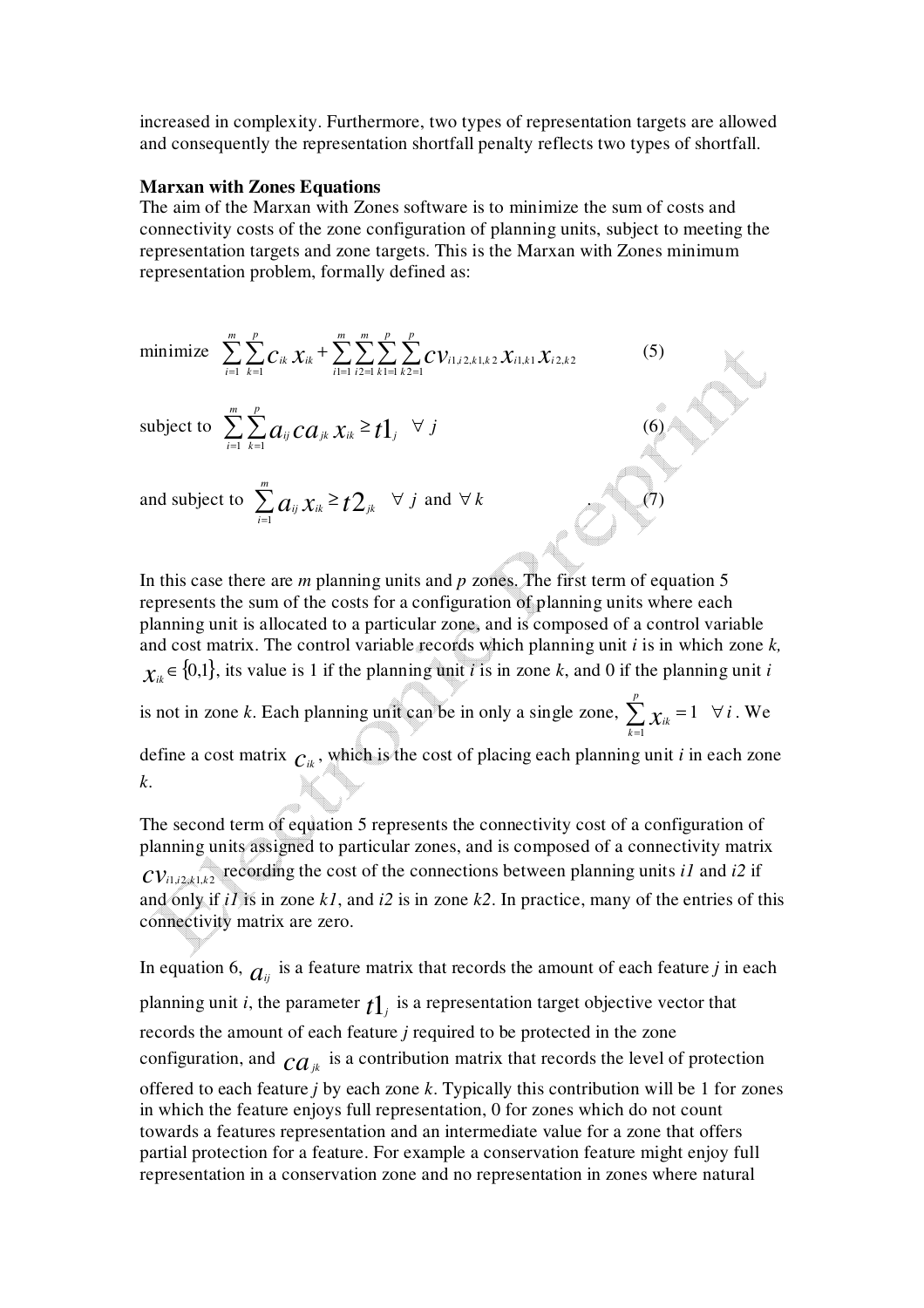resources (e.g. timber, fish etc) are extracted, but partial protection where sensitive natural resource extraction is allowed.

In equation 7,  $t_1$ <sup>*t*</sup> is a zone target objective matrix that records the amount of each feature *j* required to be captured in a particular zone *k*. For example we may demand that a particular species has at least half of its feature target conserved in full no-take reserves.

We use a feature penalty equation below to implement the two target constraints in the Marxan with Zones objective function:

$$
\sum_{j=1}^{n} FPF_{j}FR_{j}
$$
\n
$$
\sum_{k=1}^{n} H\left(t1_{j} - \sum_{i=1}^{m} \sum_{k=1}^{p} a_{ij} ca_{jk} x_{ik}\right) \left(\frac{t1_{j} - \sum_{i=1}^{m} \sum_{k=1}^{p} a_{ij} ca_{jk} x_{ik}}{t1_{j}}\right) + \sum_{i=1}^{n} FPF_{j}FR_{j}
$$
\n(8)

This is the sum of two different representation targets. Both are weighted by the feature dependent factors of *FPF<sup>j</sup>* and *FR<sup>j</sup>* as they were previously. There are *n* features under consideration.

# **Marxan with Zones Objective Function**

Combining equations 5 and 8 gives the objective function for Marxan with Zones:

$$
\sum_{i=1}^{m} \sum_{k=1}^{p} c_{ik} x_{ik} + \sum_{i=1}^{m} \sum_{i=2}^{p} \sum_{k=1}^{p} c_{i,i,i,k} x_{i,k} x_{i,k} x_{i,k} + \sum_{i=1}^{m} \sum_{i=1}^{p} \sum_{k=1}^{p} c_{i,i,i,k} x_{i,k} x_{i,k} + \sum_{i=1}^{m} \sum_{k=1}^{p} c_{i,i,k} x_{i,k} + \sum_{i=1}^{m} \sum_{k=1}^{p} c_{i,i,k} x_{i,k} + \sum_{i=1}^{m} \sum_{k=1}^{p} c_{i,i,k} x_{i,k} + \sum_{i=1}^{m} \sum_{k=1}^{p} c_{i,i,k} x_{i,k} + \sum_{i=1}^{m} \sum_{k=1}^{p} c_{i,i,k} x_{i,k} + \sum_{i=1}^{m} \sum_{k=1}^{p} c_{i,i,k} x_{i,k} + \sum_{i=1}^{m} \sum_{k=1}^{p} c_{i,i,k} x_{i,k} + \sum_{i=1}^{m} \sum_{k=1}^{p} c_{i,i,k} x_{i,k} + \sum_{i=1}^{m} \sum_{k=1}^{p} c_{i,i,k} x_{i,k} + \sum_{i=1}^{m} \sum_{k=1}^{p} c_{i,i,k} x_{i,k} + \sum_{i=1}^{m} \sum_{k=1}^{p} c_{i,i,k} x_{i,k} + \sum_{i=1}^{m} \sum_{k=1}^{p} c_{i,i,k} x_{i,k} + \sum_{i=1}^{m} \sum_{k=1}^{p} c_{i,i,k} x_{i,k} + \sum_{i=1}^{m} \sum_{k=1}^{p} c_{i,i,k} x_{i,k} + \sum_{i=1}^{m} \sum_{k=1}^{p} c_{i,i,k} x_{i,k} + \sum_{i=1}^{m} \sum_{k=1}^{p} c_{i,i,k} x_{i,k} + \sum_{i=1}^{m} \sum_{k=1}^{p} c_{i,i,k} x_{i,k} + \sum_{i=1}^{m} \sum_{k=1}^{p} c_{i,i,k} x_{i,k} + \sum_{i=1}^{m} \sum_{k=1}^{p} c_{i,i,k} x_{i,k} + \sum_{i=1}^{m} \sum_{k=1}^{p} c_{
$$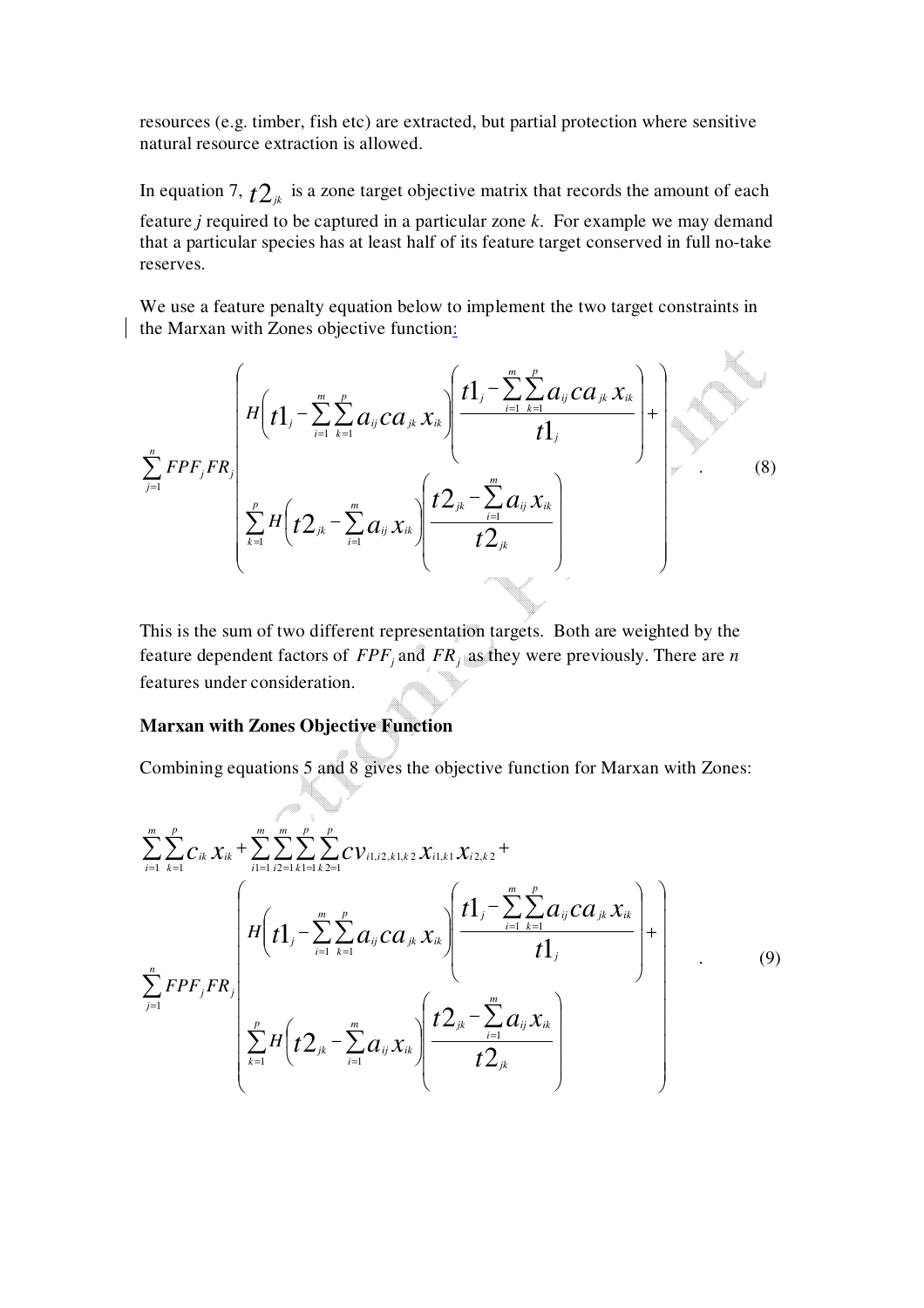This is identical to the Marxan objective function in equation (4) when; there are two zones ( $p = 2$ ), zone 1 is an unreserved zone with a contribution of zero for all features

and zone 2 is a reserved zone with a contribution of 1 for all features ( $ca = \begin{bmatrix} 0 & 1 \\ 1 & 0 \end{bmatrix}$ J  $\backslash$  $\overline{\phantom{a}}$  $\setminus$ ſ = 1 0 0 1  $ca = \begin{bmatrix} 1 & 0 \\ 0 & 1 \end{bmatrix}$ 

the cost of the unreserved zone is 0 for all planning units ( $c_i = 0 \forall i$ ), and there are no zone specific targets for all features and both zones ( $t2_k = 0 \forall j$  and  $\forall k$ ).

## **Additional information requirements for Marxan with Zones**

Marxan with Zones has a number of information requirements beyond those used in Marxan. Individual planning problems will determine the amount of additional information required. At a minimum, the number of zones and the costs of assigning each planning unit to each zone must be defined. In this section, we describe the additional information requirements and introduce five case studies. The case studies demonstrate a practical application of at least one Marxan with Zones functionality. A detailed description of how to use Marxan with Zones is provided in the on-line manual (Klein et al. 2008a).

### *Multiple Zones*

A list of all possible zones must be defined. These can range from high quality conservation zones (e.g. well managed national park) to extractive use zones (e.g. intensive agriculture, forestry, and fishing). The user can specify zone-specific targets to prescribe how feature targets are achieved (see Case Study 1). For example, given an overall target of 20% for each habitat type, which could be met across three different conservation zones, you may require at least 10% of the overall target to be met in the zone offering the highest level of protection. Not specifying a zonespecific target means that the overall target for a feature can be achieved across all zones.

Furthermore, Marxan with Zones allows the user to prescribe the spatial relationship between each zone (see Case Study 2). This is useful if you want two zones to be adjacent or spatially separated. For example we may prefer national parks to be buffered by sustainable low intensity logging rather than intensive agriculture. This functionality is similar to the boundary cost in original Marxan but it relates to the shared boundaries between zones rather than between individual planning units.

# *Costs*

The cost of allocating each planning unit to each zone must be defined. Marxan with Zones can accommodate multiple costs for individual planning units (see Case Study 3), with the total cost of assigning of a planning unit to a particular zone measured as the sum of the individual costs. Costs can also be zone-specific, with the cost depending on the zone a planning unit is allocated to as determined by economic or social expenses associated with allocating an individual planning unit to that zone. For example, there may be purchasing, opportunity, and management costs associated with designating a planning unit as a national park (Naidoo et al. 2006). A weighting factor for each cost in each zone may also be applied. All costs in a given zone will be weighted by the zone-specific multiplier, and then summed to give a total cost for each planning unit, which is zone-specific.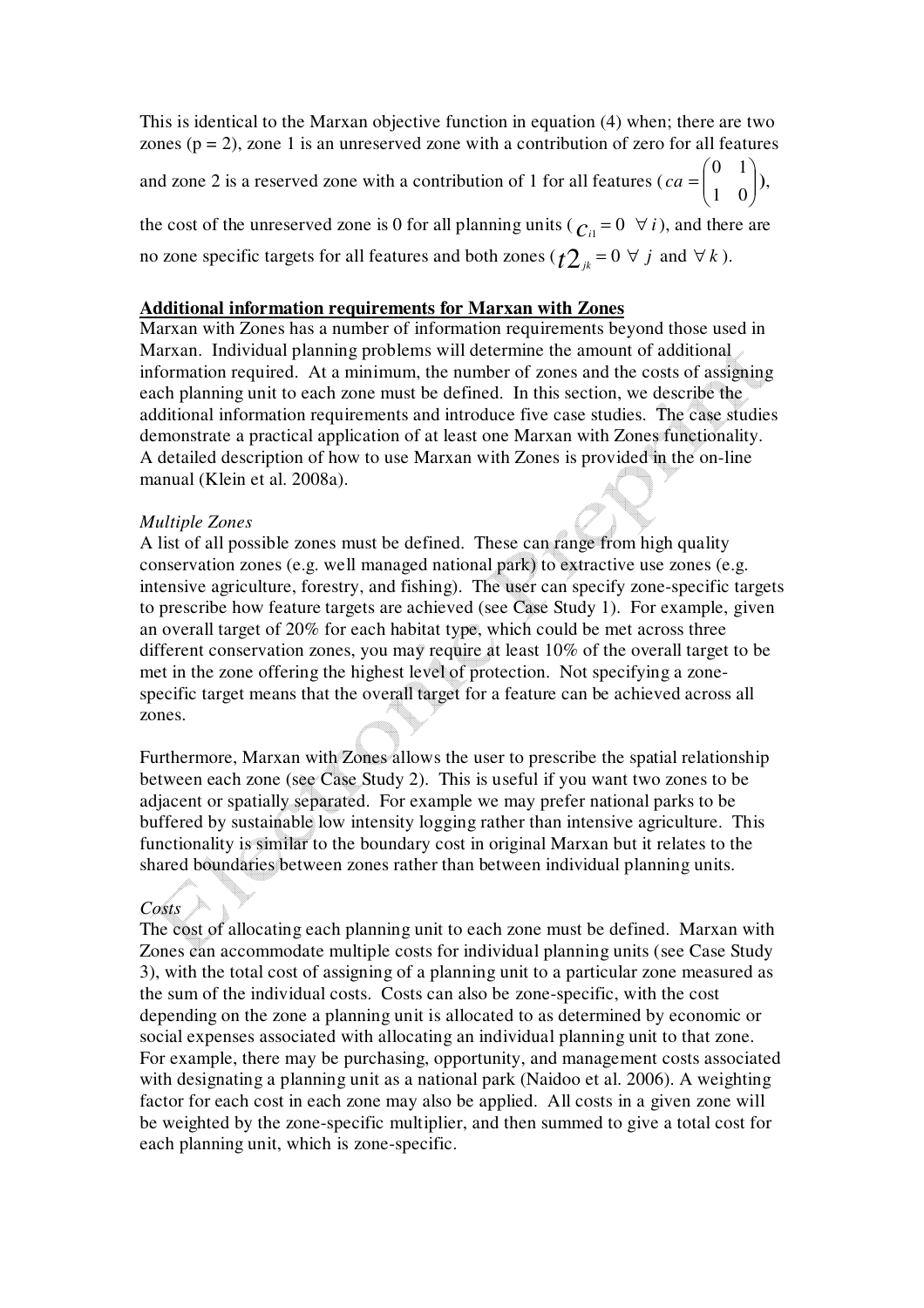## *Features*

Features may be defined as elements that we would like to occur in particular zones (see Case Study 4). These spatially-specific elements may include for example; habitat types, elevation gradients, soil types, and species distributions. The current use of each planning unit (e.g. protection, agriculture, recreation) may also be described as a feature and used to constrain the allocation of planning units to particular zones (or it can be used to inform the cost of a planning unit). For example we may wish to ensure that at least 20% of a landscape is forestry, or the expected timber production is above a certain level.

## *Relationship between zones and features*

In some cases, it may be useful to define the relationship between each zone and feature. The contribution of a zone towards achieving feature targets can be indicated by the user (see Case Study 5). Feature targets can be achieved across a combination of zones, with the potential for some zones to contribute more to feature targets than others. For example, in case study 1, the fishing and recreational zones represent management regimes offering different levels of protection to biodiversity features. This information is determines how much of each feature in each zone is needed for target achievement.

# **Software Evaluation**

System testing of Marxan with Zones used a staged approach. Multiple scenarios were constructed, starting with the standard Marxan dataset, and then incrementally adding new zoning and cost data structures. Using this method, we determined the influence of each new data structure on the resulting spatial configurations and summary outputs. This simplified the sensitivity analysis and identity of the cause for observed bugs and discrepancies. The software was tested on a range of problems relating to biosphere reserves, marine planning, integrated natural resource management, and multiple use forestry planning (see case studies). The case studies represent realistic problems dealt with in spatial planning and Marxan with Zones works robustly in solving these problems. The number of zones, planning units, features, and costs that can be input into Marxan with Zones is limited only by the address space, which is two gigabytes. In addition, we developed a systematic validation software system for Marxan with Zones that reproduces every computation at each step of the algorithm in an alternative software system. This extremely robust validation technique gives us confidence in the reliability of Marxan with Zones.

# **Discussion**

Marxan with Zones offers key improvements to the Marxan software by extending the range of problems to which the software can be applied. The in-built flexibility for users to define multiple objectives, multiple zones and accept multiple costs makes the software versatile and suitable for a wide range of resource management problems. These problems need to better integrate the management of multiple-uses and account for the different types of interactions between and among activities. An effective zoning plan must not only separate conflicting activities but explicitly balance competing interests in a way that delivers acceptable trade-offs. Brokering trade-offs is no trivial task and will most likely be guided by government policy. Marxan with Zones provides a systematic planning framework to evaluate the consequences and trade-offs of alternative zoning configurations, which is critical for informed decision-making.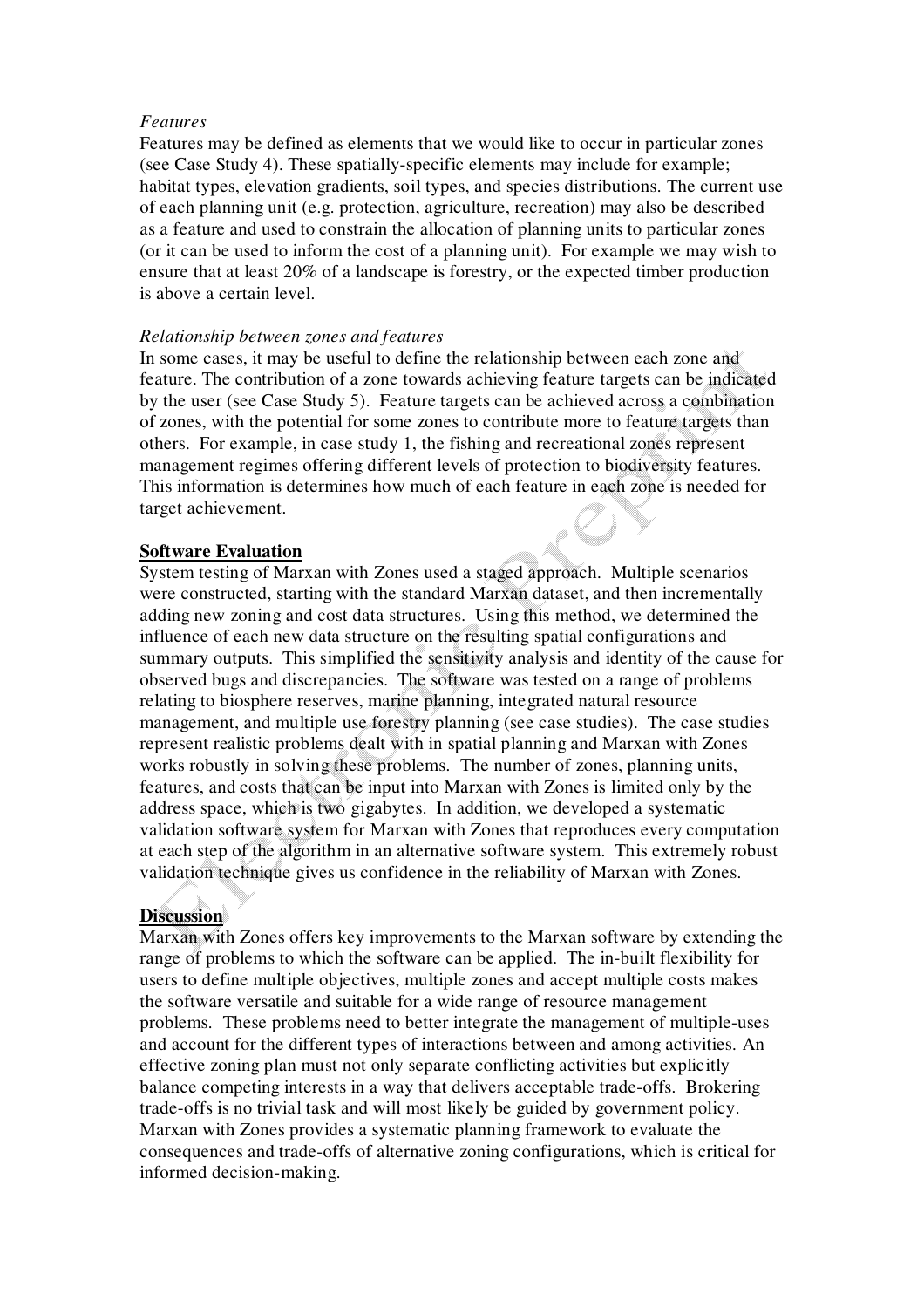A further advance is the ability of the software to accept varying contributions to overall targets from different zones. This optional feature of the software calls for a quantitative measure of how individual zones contribute towards feature targets.

The ability to specify zone-specific planning unit costs presents a number of potential uses. It could support the design of conservation landscapes and seascapes that include both communally- and privately managed areas, where the costs of conservation actions differ, but the conservation outcomes are equivalent. It also allows for complex natural resource management situations where costs and biodiversity benefits vary depending on the land and sea use or management action. For example, conservation actions such as weed control, protected area establishment, and the creation of conservation easements could be spatially assigned in a zoning configuration. Moreover, this approach could prioritize actions based on ecosystem services, where biodiversity benefits and management costs of the delivery of one ecosystem service such as carbon sequestration could differ from others such as pollination or water filtration services (Chan et al. 2006). Marxan with Zones could help identify which parts of the planning region are most suitable for providing each ecosystem service.

Marxan with Zones can support many types of decision making including; landscape ecology, land use planning, marine planning, urban and regional planning, and support for group decision making in a multi-stakeholder context. More generally, the software can solve spatial resource allocation problems involving multiple actions, objectives and constraints. The objectives and constraints can be based on economic, social, cultural or biological spatial features. We hope the novel functionality of Marxan with Zones will attract wide use in a range of conservation planning problems beyond those solvable by Marxan.

#### **Acknowledgements**

We thank Natalie Ban and Robert Smith for providing comments throughout the development of this document, and Trevor Ward who assisted with software evaluation and scenario development. A number of institutions have played a key role in supporting the development of Marxan with Zones software. We wish to acknowledge the funding received from Ecotrust, whose interest in this software development arose from the need to support the design of marine protected areas along California's coast as part of California's Marine Life Protection Act. Finally, we acknowledge funding received from the Natural Heritage Trust and the Applied Environment Decision Analysis research facility, an Australian Commonwealth Environment Research Facility.

#### **References**

- Airame, S., 2005. Channel Islands National Marine Sanctuary: Advancing the Science and Policy of Marine Protected Areas. In: Sholz, A., Wright, D., (Eds.), Place Matters: Geospatial Tools for Marine Science, Conservation, and Management in the Pacific Northwest. Oregon State University Press: Corvallis. 91-124.
- Anon., 1977. Innovative Zoning: A digest of the literature. The U.S. Dept. of Housing and Urban Development - Office of Policy Dev. and Research: Washington - DC. 53.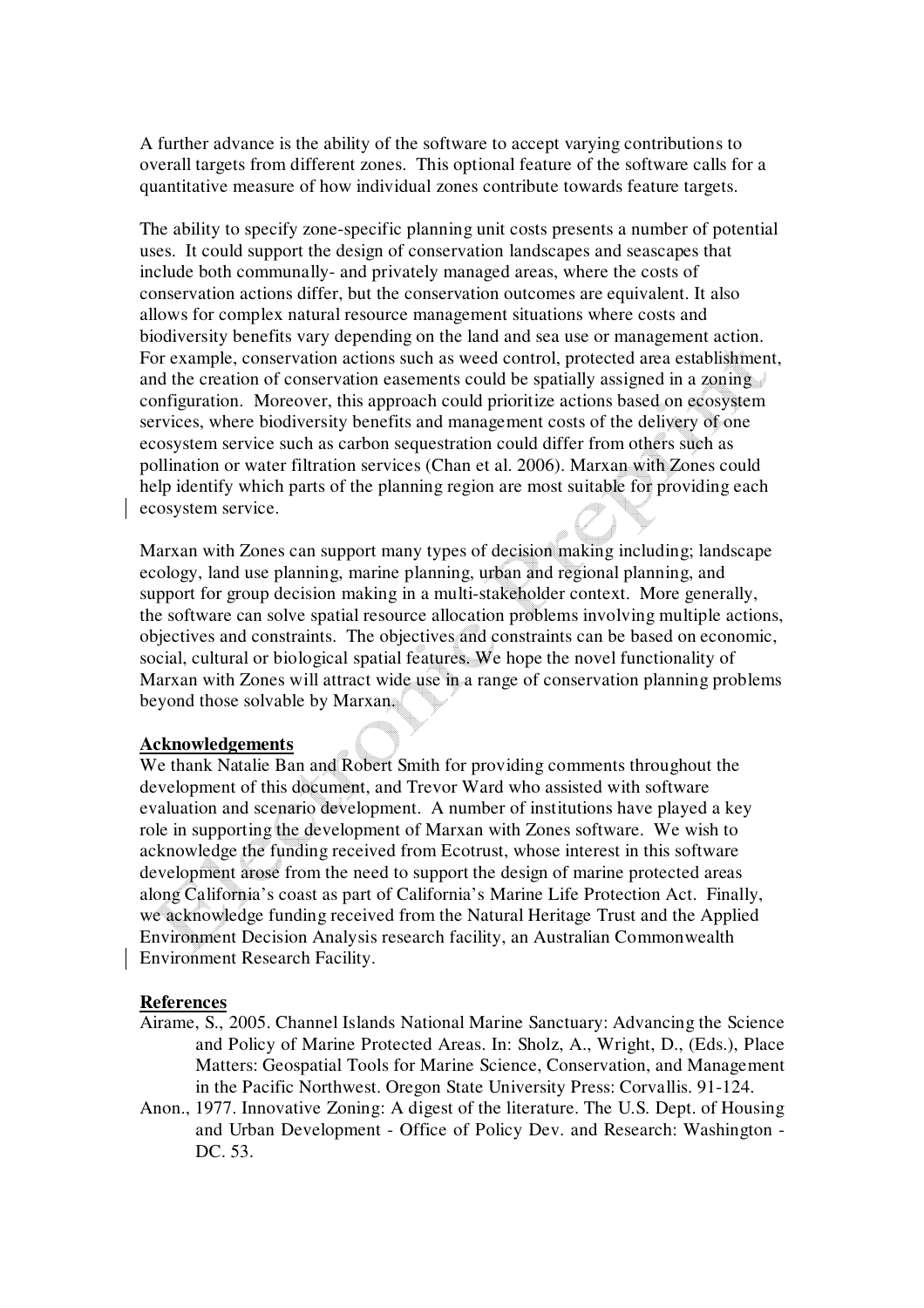- Ball I.R., Possingham H.P., 2000. Marxan (v 1.8.6): Marine reserve design using spatially explicit annealing. User Manual. http://www.uq.edu.au/marxan
- Bos, J., 1993. Zoning in Forest Management a Quadratic Assignment Problem Solved by Simulated Annealing. Journal of Environmental Management 37 (2) 127-145.
- Chan, K.M.A., Shaw, M.R., Cameron, D.R., Underwood, E.C., Daily, G.C., 2006. Conservation Planning for Ecosystem Services. PLoS Biology 4 (11) e379.
- Cocks, K.D., Baird, I.A., 1989. Using mathematical programming to address the multiple reserve selection problem: and example from the Eyre Peninsula, South Australia. Biological Conservation 49 113-130.
- Csuti, B., Polasky, S., Williams, P.H., Pressey, R.L., Camm, J.D., et al., 1997. A comparison of reserve selection algorithms using data on terrestrial vertebrates in Oregon. Biological Conservation 80 (1) 83-97.
- Day, J., Fernandes, L., Lewis, A., De'ath, G., Slegers, S. et al., 2002 The Representative Areas Program for protecting biodiversity in the Great Barrier Reef World Heritage Area. Bali, Indonesia.
- Foster, E., Haward, M., Coffen-Smout, S., 2005. Implementing integrated oceans management: Australia's south east regional marine plan (SERMP) and Canada's eastern Scotian shelf integrated management (ESSIM) initiative. Marine Policy 29 (5) 391-405.
- Halpern, B.S., McLeod, K.L., Rosenberg, A.A., Crowder, L.B., 2008. Managing for cumulative impacts in ecosystem-based management through ocean zoning. Ocean & Coastal Management 51 (3) 203-211.
- Kirkpatrick, S., Gelatt, C.D., Vecchi, M.P., 1983. Optimisation by simulated annealing. Science 220 671-680.
- Klein, C., Chan, A., Kircher, L., Cundiff, A., Hrovat, Y., Gardner, N., Scholz, A., Kendall, B., Airame, S., 2008a. Striking a balance between biodiversity conservation and socioeconomic viability in marine protected area design. Conservation Biology 22 691-700.
- Klein, C.J., Steinback, C., Watts, M., Mertens, M., Scholz, A., 2008b. Spatial zoning for fishing and marine conservation: a case study from California in prep.
- Klein, C.J., Watts, M.W., Stewart, R.R., Ball, I.R., Possingham, H.P., 2008c. Marxan with Zones (V1.0.1): Conservation Zoning using Spatially Explicit Annealing, a Manual. University of Queensland: Brisbane. http://www.uq.edu.au/marxan
- Klein, C., Wilson, K.A., Watts, M., Stein, J., Berry, S., Carwarding, J., Stafford Smith, D.M., Mackey, B., Possingham, H., 2008d. Incorporating ecological and evolutionary processes into continental-scale conservation planning. Ecological Applications 19 206-217.
- Korhonen, I.M., 1996. Riverine ecosystems in international law. Natural Resources Journal 36 (3) 481-519.
- Liffmann, R.H., Huntsinger, L., Forero, L.C., 2000. To ranch or not to ranch: Home on the urban range? Journal of Range Management 53 (4) 362-370.
- Loos, S.A., 2006. Exploration of MARXAN for utility in marine protected area zoning [Masters of Science]. University of Victoria: Victoria.
- Margules, C.R., Nicholls, A.O., Pressey, R.L., 1988. Selecting Networks of Reserves to Maximise Biological Diversity. Biological Conservation 43 63-76.
- McDonnell, M.D., Possingham, H.P., Ball, I.R., Cousins, E.A., 2002. Mathematical methods for spatially cohesive reserve design. Environmental Modeling and Assessment 7 107-114.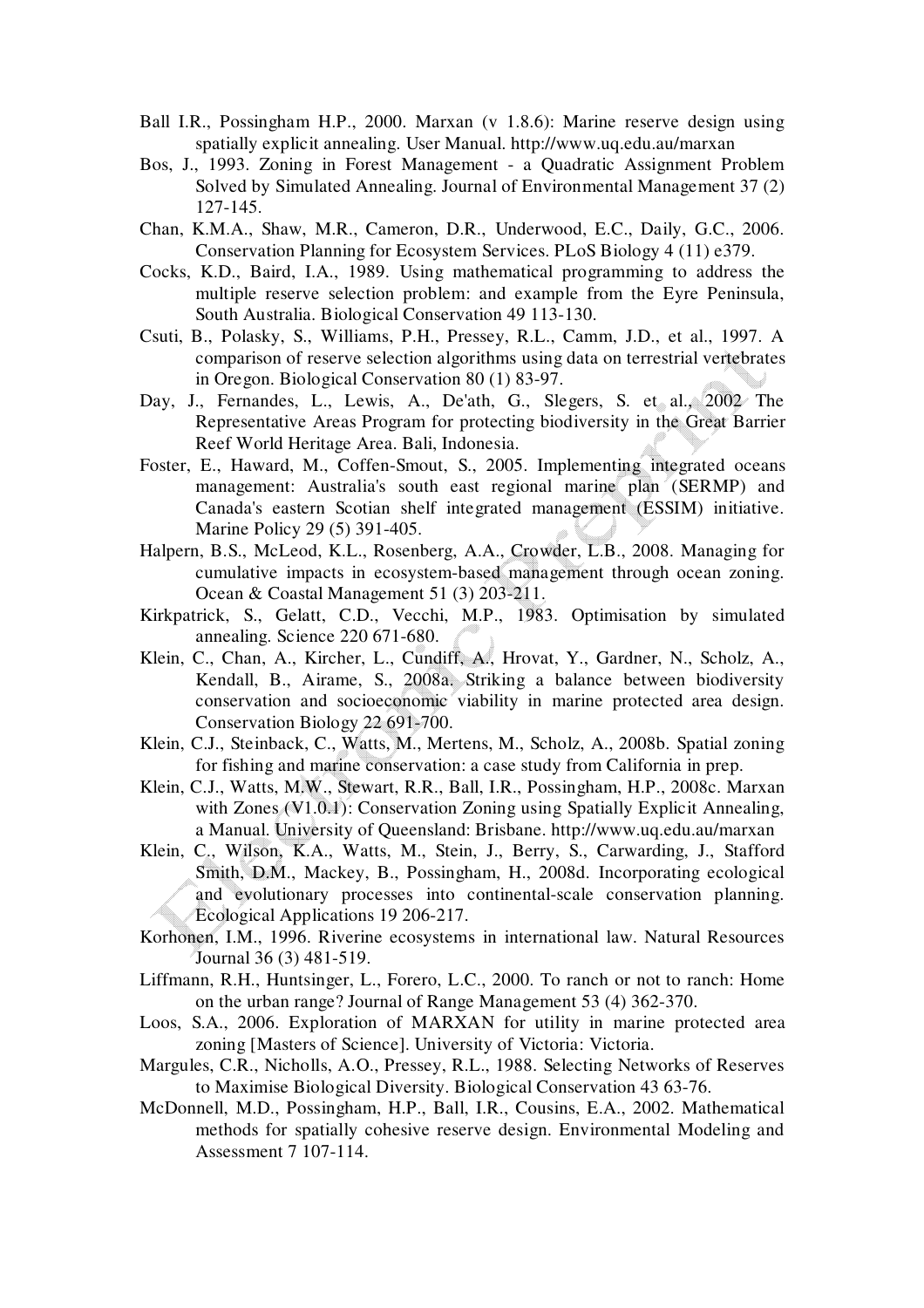- Naidoo, R., Balmford, A., Ferraro, P.J., Polasky, S., Ricketts, T.H., et al., 2006. Integrating economic costs into conservation planning. Trends in Ecology & Evolution 21 (12) 681-687.
- Nicholls, A.O., Margules, C.R., 1993. An upgraded reserve selection algorithm. Biological Conservation 64 165-169.
- Possingham, H., Day, J., Goldfinch, M., Salzborn, F., 1993. The mathematics of designing a network of protected areas for conservation. In: Sutton, D., Cousins, E., Pearce, C., (Eds), ASOR, University of Adelaide: Adelaide. 536- 545.
- Possingham, H.P., Ball, I.R., Andelman, S., 2000. Mathematical methods for identifying representative reserve networks. In: Ferson, S., Burgman, M., (Eds.), Quantitative methods for conservation biology. Springer-Verlag: New York. 291-305.
- Possingham, H.P., Wilson, K.A., Andelman, S.J., Vynne, C.H., 2006. Protected areas: goals, limitations, and design. In: Groom, M.J., Meffe, G.K., Carroll, C.R, (Eds.), Principles of Conservation Biology. 3rd ed. Sinauer Associates Inc: Sundaland, MA. 509-533.
- Pressey, R. L., Possingham, H. P., Day, J. R., 1997. Effectiveness of alternative heuristic algorithms for approximating minimum requirements for conservation reserves. Biological Conservation 80 207-219
- Rebelo, A.G., Siegfied, W.R., 1992. Where should nature reserves be located in the Cape Floristic Region, South Africa? Models of the spatial configuration of reserve network aimed at maximising the protection of biological diversity. Conservation Biology 6 243-257.
- Russ, G.R., Zeller, D.C., 2003. From Mare Liberum to Mare Reservarum. Marine Policy 27 (1) 75-78.
- Sabatini, M.D., Verdiell, A., Iglesias, R.M.R., Vidal, M., 2007. A quantitative method for zoning of protected areas and its spatial ecological implications. Journal of Environmental Management 83 (2) 198-206.
- Sarkar, S., 2006. Ecological diversity and biodiversity as concepts for conservation planning: Comments on Ricotta. Acta Biotheoretica 54 (2) 133-140.
- Stewart, R.R., Ward, T.J., Watts, M., Kircher, L., Possingham, H.P., 2008. Developing an integrated planning framework and decision support methods for biodiversity conservation and sustainable natural resource management across the marine-terrestrial interface. The University of Queensland.
- UNESCO, 2007. Biosphere Reserves World Network, UNESCO, Paris.
- Underhill, L.G., 1994. Optimal and sub-optimal reserve selection algorithms. Biological Conservation 70 85-87.
- West, P., Igoe, J., Brockington, D., 2006. Parks and People: The social impact of protected areas. Annual Review of Anthropology 35 251-277.
- Willis, C.K., Lombard, A.T., Cowling, R.M., Heydenrych, B.J., Burgers, C.J., 1996. Reserve systems for limestone endemic flora of the Cape lowland fynbos: iterative versus linear programming techniques. Biological Conservation 77 (1) 53-62.
- Wilson, K.A, Meijaard, E., Drummond, S., Watts, M., Grantham, H., Turner, W., Boitani, L., Catullo, G., Christie, L., Dennis, R., Dutton, I., Falcucci, A., Luigi Maiorano, L., Possingham, H., Rondinini, C., In Prep. Conserving South East Asian mammals: what to do where?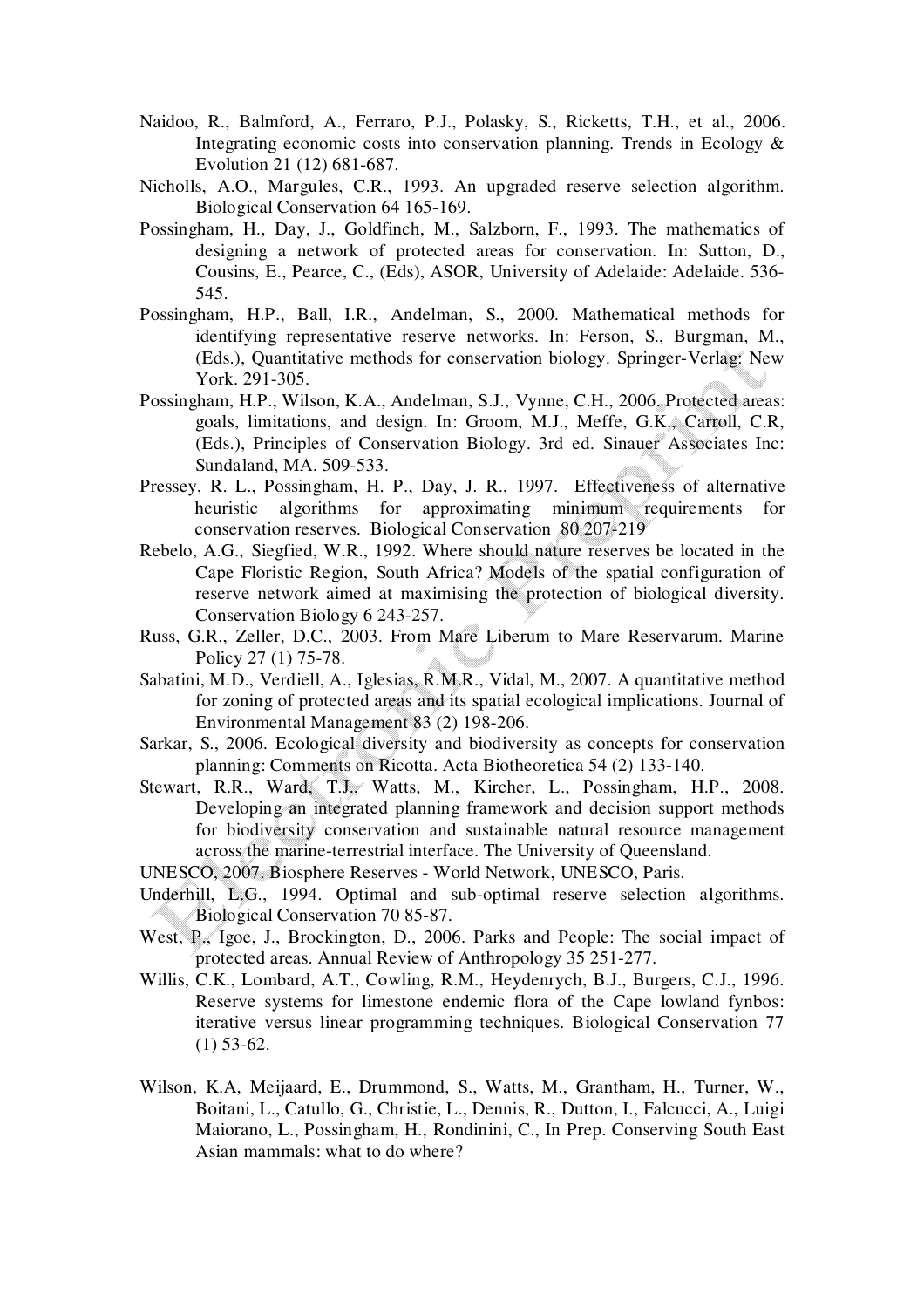Wilson, K.A., Underwood, E., Morrison, S., Klausmeyer, K., Murdoch, W., et al., 2007. Conserving biodiversity efficiently: What to do, Where and When. PLoS Biology 5 (e233).

 $R^2$ **Sycapic Rick**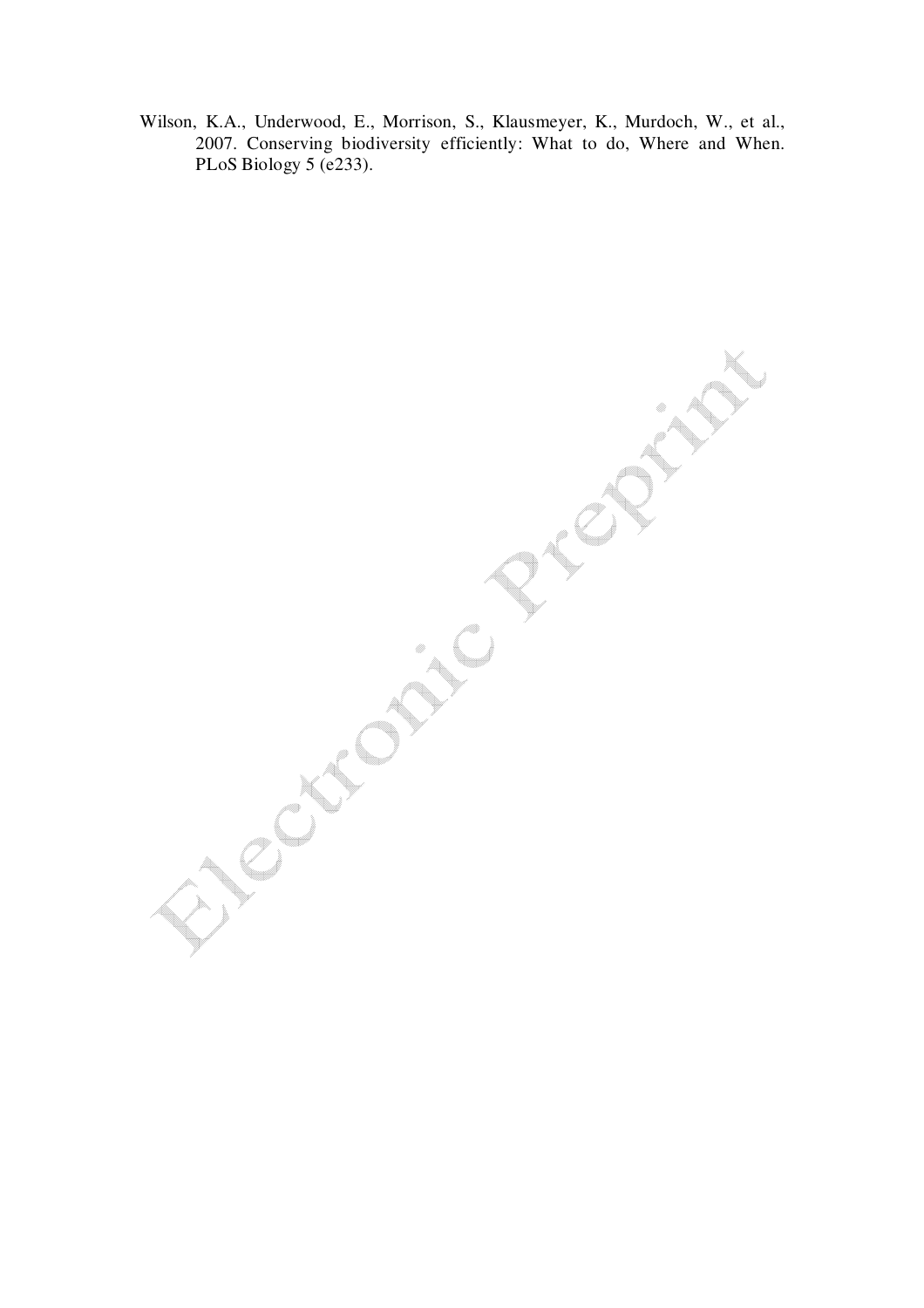# **Boxes, Case Studies (insert as boxes through text, where relevant) Case Study 1 - Planning a Multiple-Use Marine Park: an example from Rottnest Island Western Australia (Stewart et al. 2008)**

The primary objective of this study was to identify a zoning configuration for a multiple-use park that comprised highly protected marine sanctuaries to conserve marine biodiversity whilst also providing for ongoing recreational and fishing activities to the extent that they do not conflict with the conservation objectives. This emphasizes the requirement to spatially separate areas dedicated for the conservation of coastal and marine biodiversity from recreational and fishing activities.

The problem presented multiple objectives with zone-specific targets defined for biodiversity (i.e. the Marine Sanctuary zone was required to capture 30% of the current distribution of biodiversity features (N=23)), recreational activities (i.e. Restricted Use zone to capture  $80\%$  of recreational features (N=4)) and fishing (i.e. General use zone required to capture 80% of the current extent of fishing features (N=19)). Contributions towards biodiversity feature targets could be achieved from a combination of the Marine Sanctuary zone (where contributions count as 100% of feature amount held) and the Restricted Use zone (where contributions count as 20% of feature amount held). We also stated a preference for the Marine Sanctuary zones to be adjacent to the Restricted use Zone, to act as a buffer to the effects of fishing activities occurring in the General Use zone.

Because the zoning problem is constrained around achieving multiple objectives, meeting spatial requirements and minimising cost, the best solution does not always satisfy all feature targets. We used Marxan with Zones to identify a zoning configuration that delivers the optimal trade-off of fishing and recreational activities with biodiversity objectives (Figure 1). Results supported exploration of how to optimally achieve an explicit set of management outcomes that recognize the achievable objectives for biodiversity features in the context of existing uses.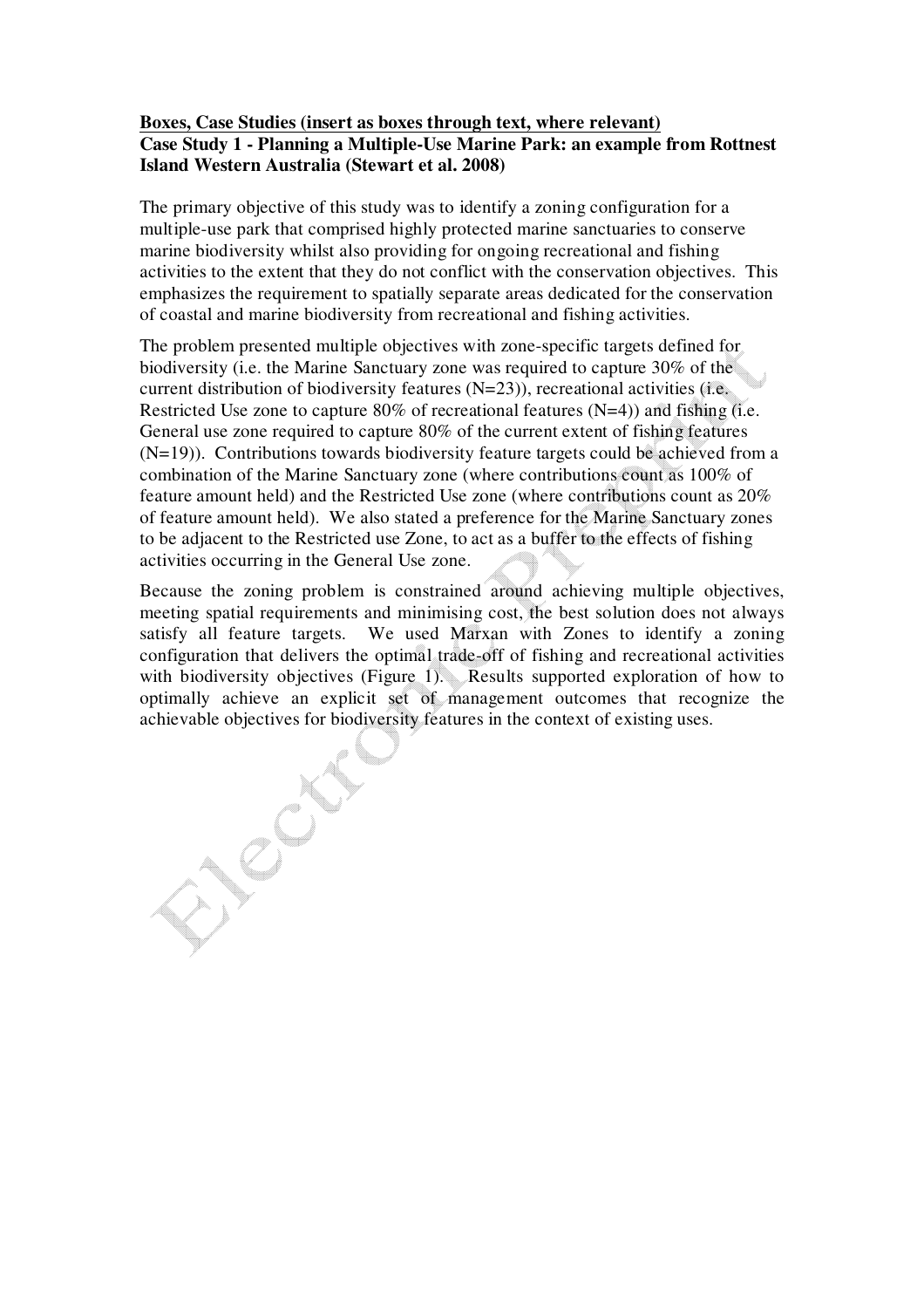

**Figure 1. Example of a Marine Zoning Plan for a Multiple-Use Marine Park at Rottnest Island, Western Australia** 

Child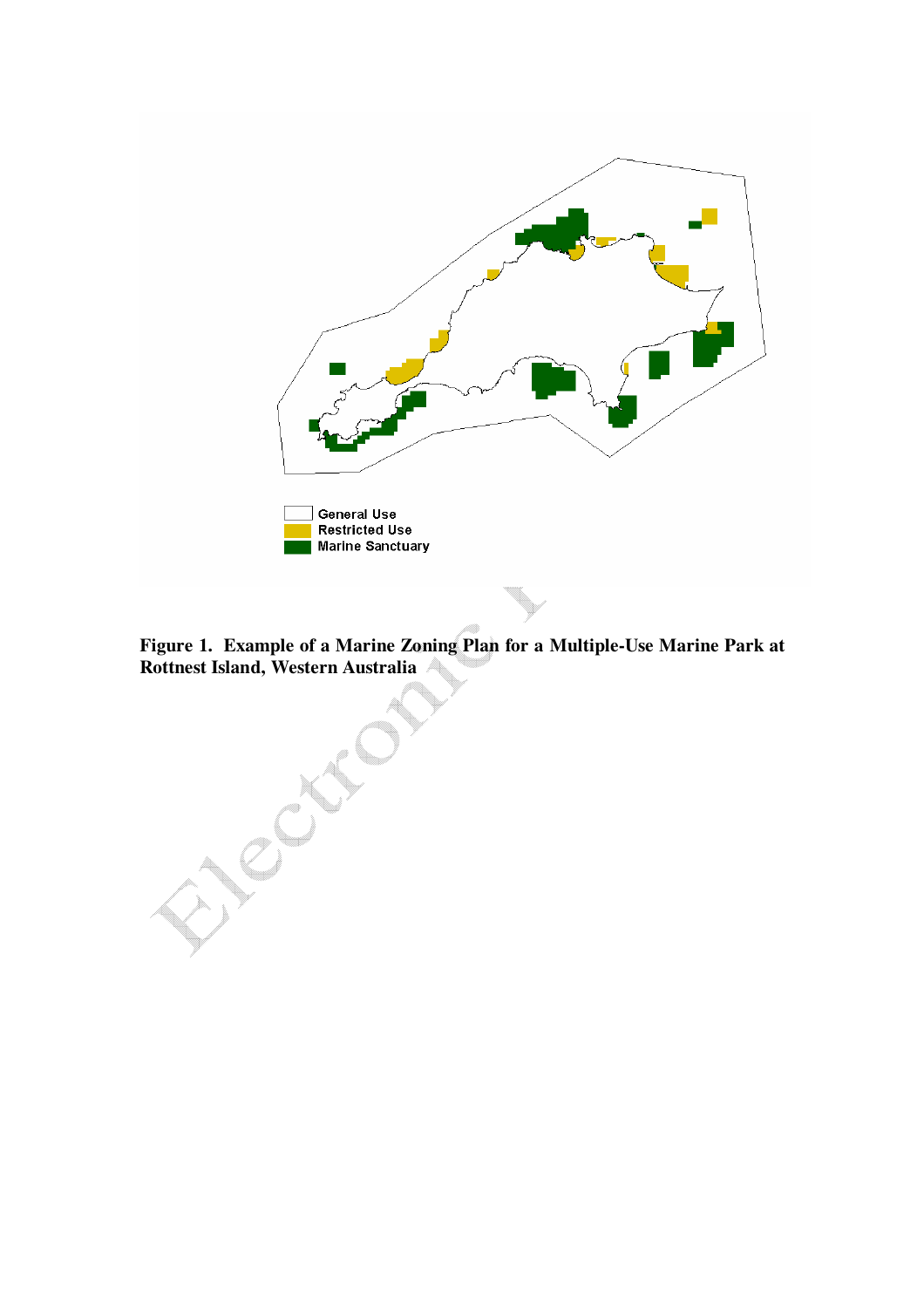# **Case Study 2 - Systematic zoning applied to Biosphere Reserves, protecting the Pantanal wetland heritage of Brazil.**

Our aim in this study was to provide the framework and guidelines to systematically zone Biosphere Reserves (UNESCO 2007). This involved evaluation of existing biosphere reserves, and support for the design and rezoning of biosphere reserves that incorporated the principles of systematic conservation planning. We specifically responded to two questions relating to the Biosphere Reserve model (West 2006); how to optimize spatially explicit compromises of representation under a multi-zone and multi-objective context, and how to incorporate spatially nested and compact zones.

We investigated the compatibility between zones in the Pantanal biosphere reserve in Brazil to provide alternative zone configurations based on the biosphere reserve zonation model. The zone compatibility matrix of Marxan with Zones allowed us to explore and evaluate the effect of differing levels of nested and compact spatial configurations of zones. We fixed parameters such as: targets, costs, boundary length in our scenarios and varied the zone compatibility matrix values to evaluate their performances on the basis of differing levels of nested and compact spatial configurations. Adjusting the compatibility value through the term  $_{CV_{i1,i2,k1,k2}}$  (in

Equation 5) enables zone juxtaposition to differing degrees, offering planners the opportunity to explore the spatial assignment of planning units according to the compatibility between land uses and biodiversity and cultural attributes. The values for compatibility vary between zero and one, where zero means compatibility between two zones and one mean incompatibility between them. Our results also showed how the effectiveness of biosphere reserves can increase when they are systematically designed. After revising objective achievements of the biosphere reserves we identified a shortfall of 325,000 hectares to reaching the biodiversity targets. Systematically designed biosphere reserves configurations with the same targets and costs reduced shortfalls to 99,000 hectares. This is less than a third of the target shortfall of the current ad hoc biosphere reserves, a substantial increase in effectiveness.

ENC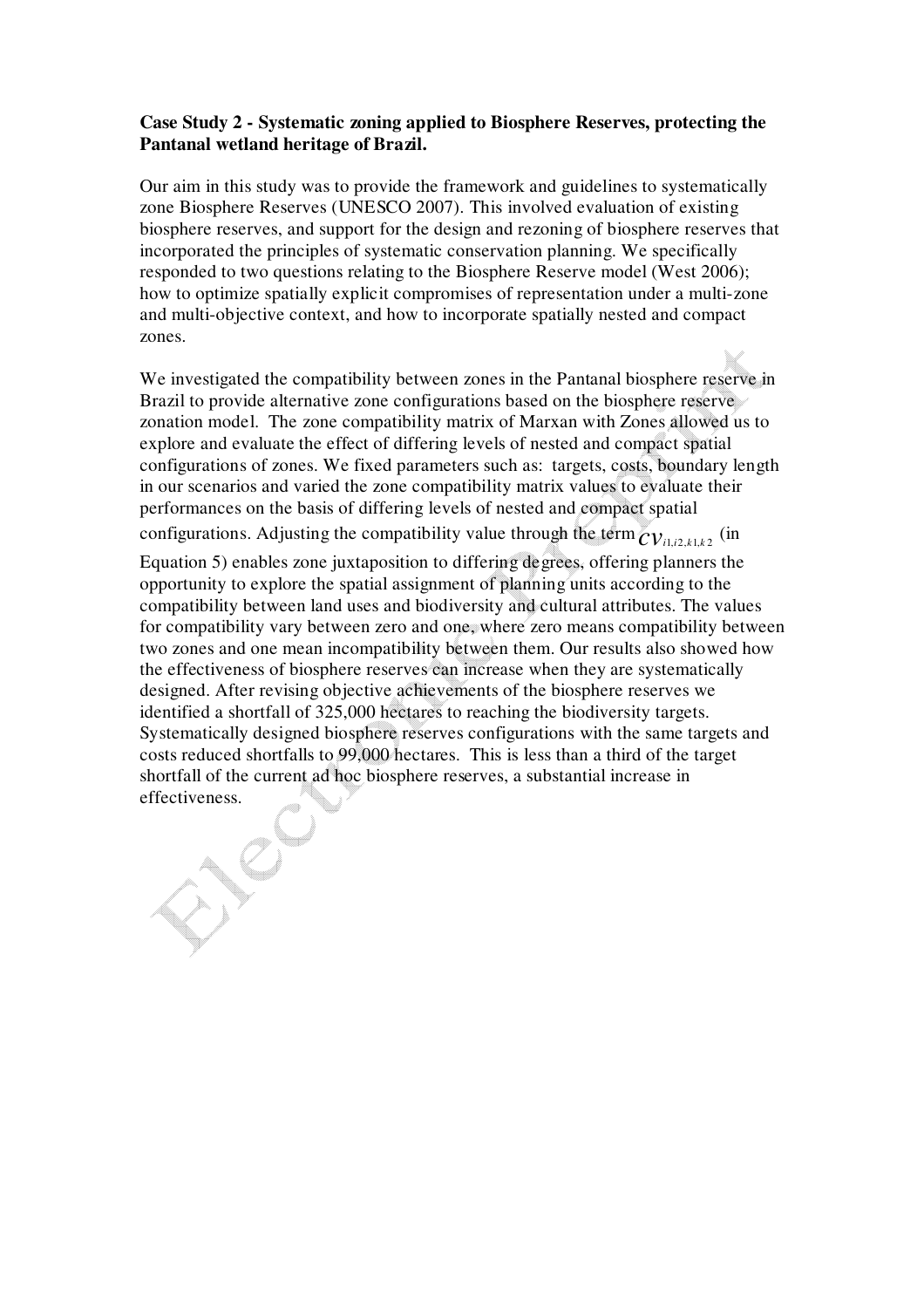



**Figure 2 – Example of a biosphere reserve plan considering compatibility between zones.**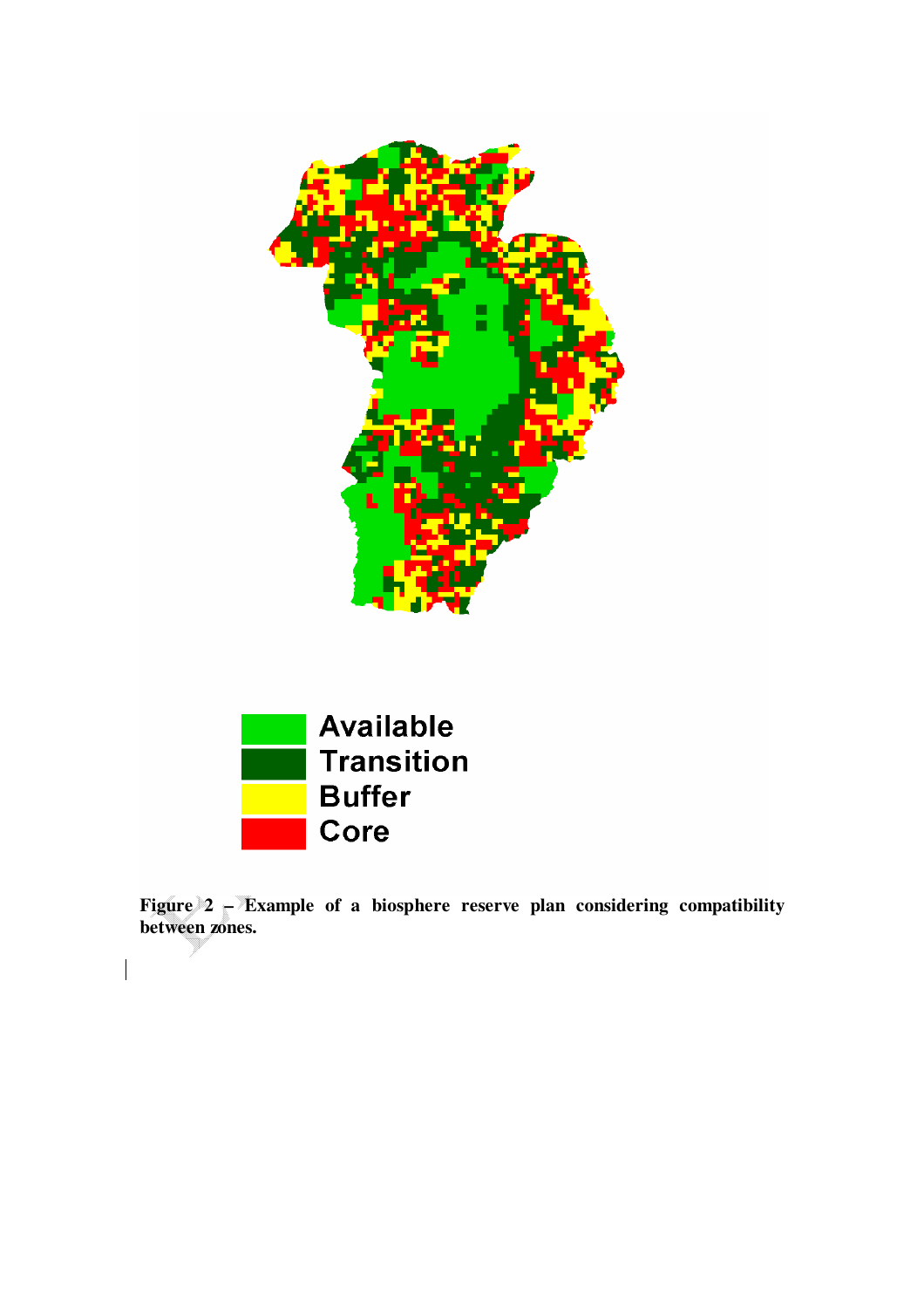# **Case Study 3 - Using economic data on eight commercial fisheries to plan for multiple types of marine protected areas: a case study from California (Klein et al. 2008c)**

We used spatially explicit data on the value of each planning unit to eight commercial fisheries to inform the zoning of marine protected areas in California. We planned for 5 zones, each restricted to different commercial fisheries and applied two types of zone-specific targets: 1) Biodiversity targets for protected areas and 2) Fishery targets in zones where fishing is allowed. We aimed to minimize the impact of marine protected areas on commercial fishermen, subject to the constraint that biodiversity conservation objectives were achieved (Klein et al. 2008c, in press). Although the original version of Marxan solves this problem, it can only identify one type of protected area and use one single cost.

Using Marxan with Zones, we produced several possible zoning configurations (Figure 2) that satisfied biodiversity and socioeconomic goals and objectives of multiple stakeholders. The zone assignments were driven by the fishing restrictions in each zone and informed by fine-scale spatially explicit information across multiple commercial fisheries. Results from this application of Marxan with Zones will inform California's Marine Life Protection Act Initiative's stakeholders, staff, and scientific advisors in designing marine protected areas that efficiently achieve the biodiversity conservation and socioeconomic objectives.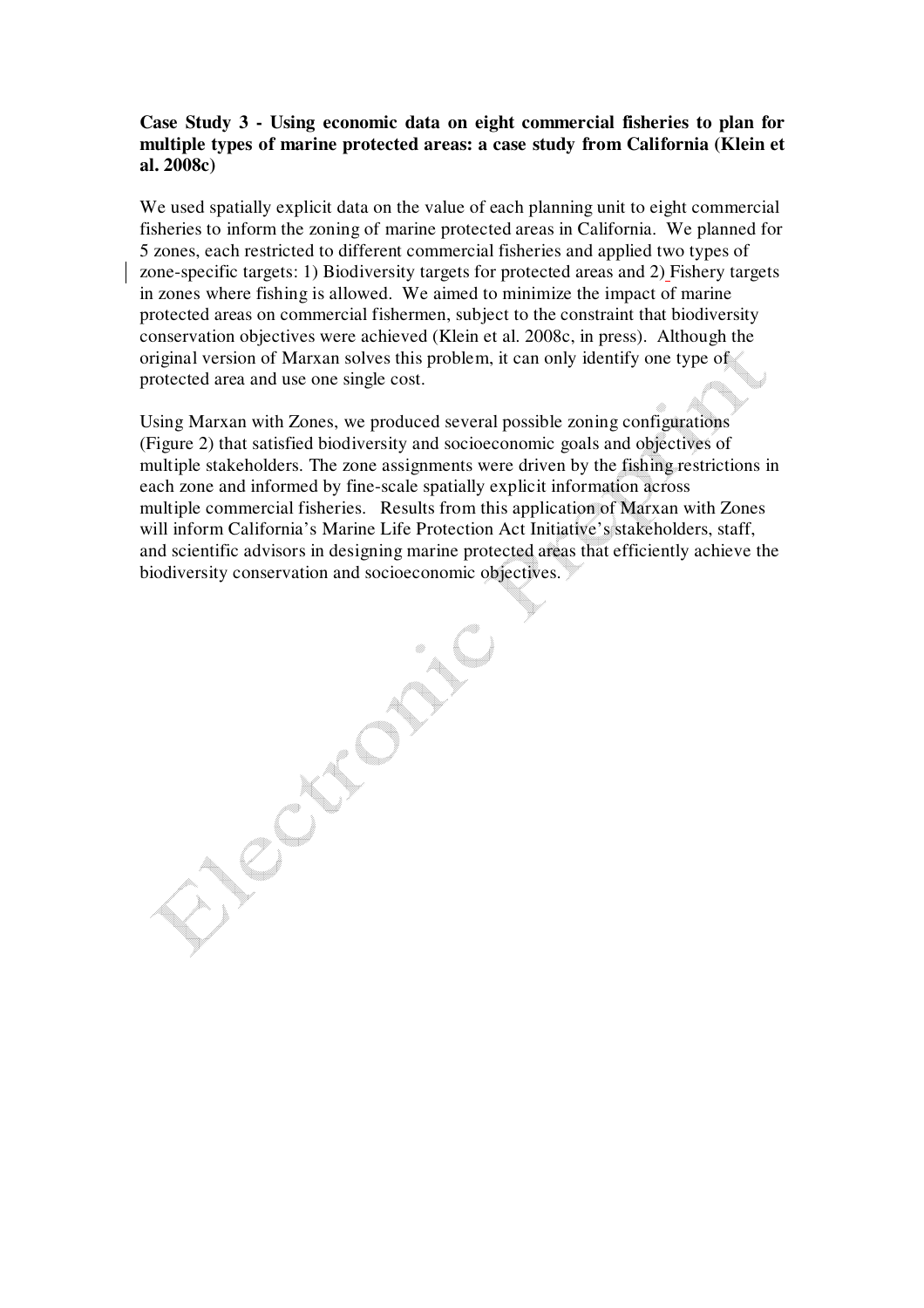

**Figure 3 - The study region with priority areas for 2 zones as well as one example of a protected area zoning solution.**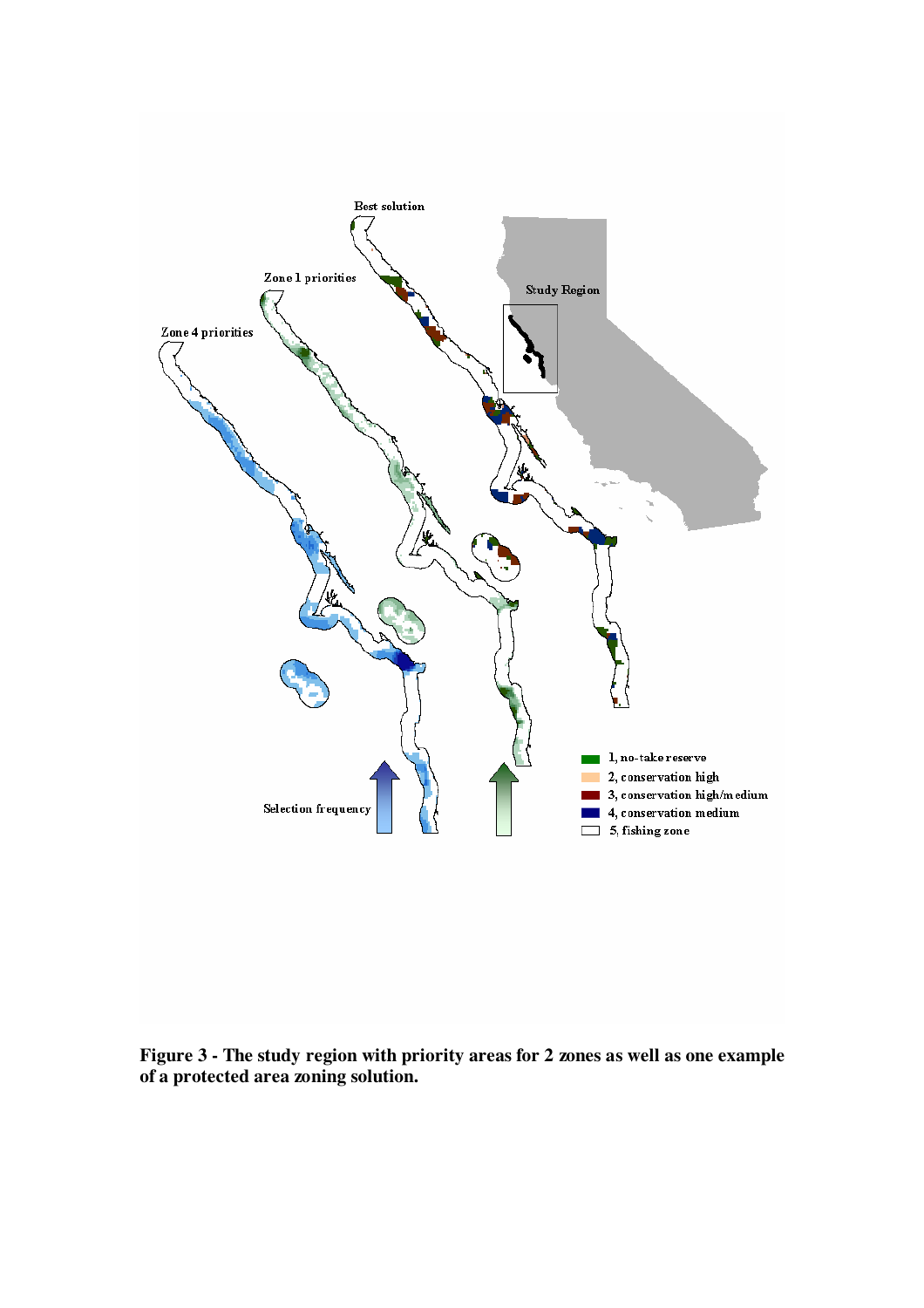## **Case Study 4 - A multiple-use planning framework for management of the natural resources of Cockburn Sound (Stewart et al. 2008)**

Cockburn Sound is Western Australia's most intensively used marine embayment. The range of uses includes a port, heavy industrial area and a strategic naval base, together with recreational swimming, sailing, fishing, aquaculture and tourism. We apply Marxan with Zones to specify a multiple-use planning framework for Cockburn Sound that integrates the different types of resource uses, ranging from high level protection (eg. conservation) to exclusive types of use (eg ports).

The multi-objective problem was constrained around the requirement to meet objectives for existing commercial uses. In addition, we sought to examine the potential impact of a number of proposed developments on the conservation of biodiversity features in the Sound. Hence, contributions to biodiversity targets could not be accepted from areas in which either commercial activities or proposed developments occur.

A zonation scheme was devised, with zone-specific targets defined for biodiversity features (conservation zone), existing uses (ports and infrastructure zone), development proposals (development proposal zone), recreational fishing (recreational fishing zone) passive recreational uses (general use zone). In this way, the proposed zones can better manage areas of multiple-use, minimise potential for conflict and be explicit about how management of these areas contributes towards biodiversity objectives.

We apply Marxan with Zones to identify a zoning configuration that reflects the achievable objectives for biodiversity features in the context of existing and proposed uses. This involves delivering the near optimal trade-off of existing and proposed uses with biodiversity features. Furthermore, Marxan with Zones provides a platform for exploring the alternative configurations of development proposals to optimally retain the existing biodiversity features of the Sound, even where complete retention of those features cannot be achieved because of the development pressures.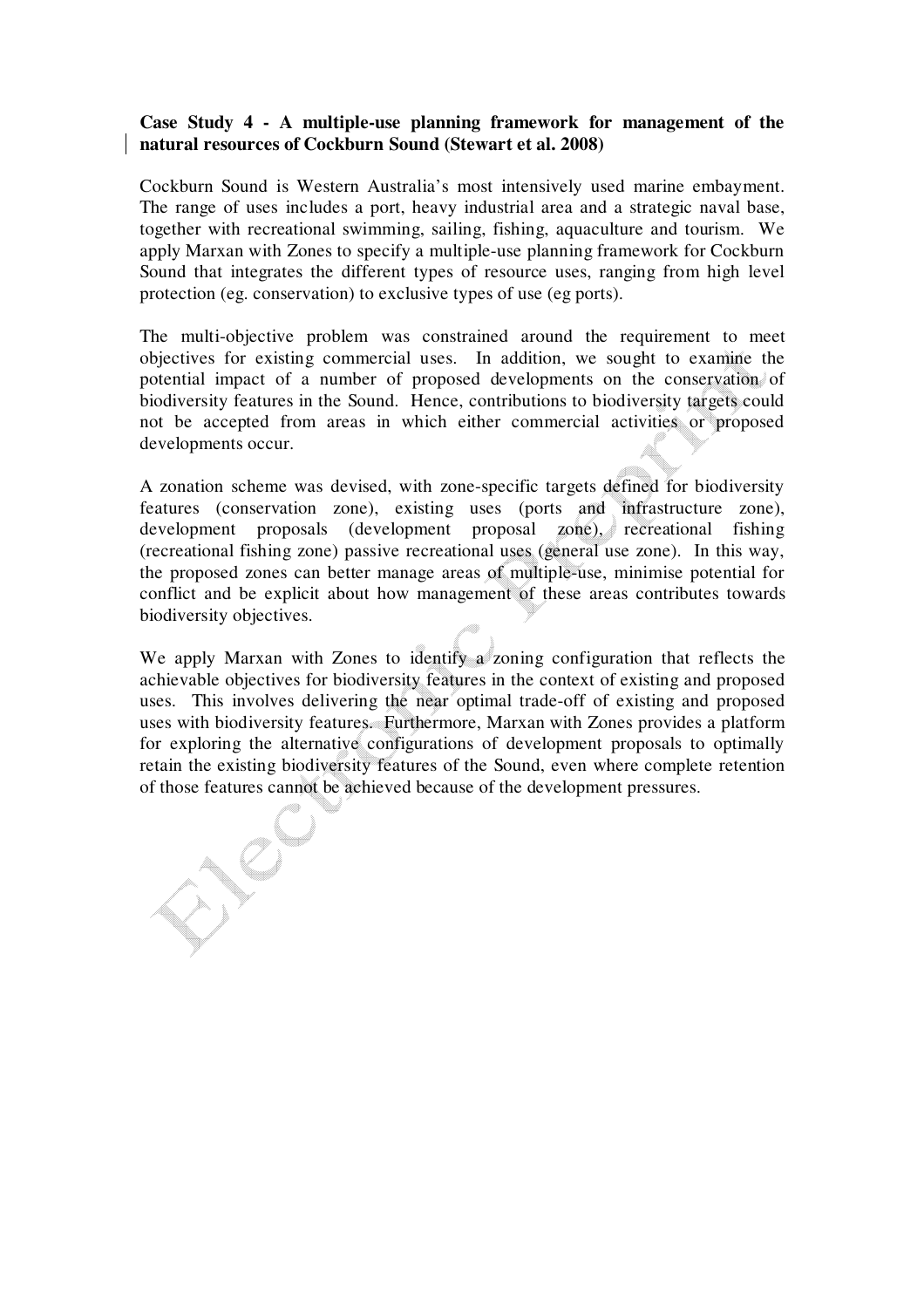

**Figure 4. Example multiple-use planning framework to support integrated natural resource management of the Cockburn Sound, Western Australia**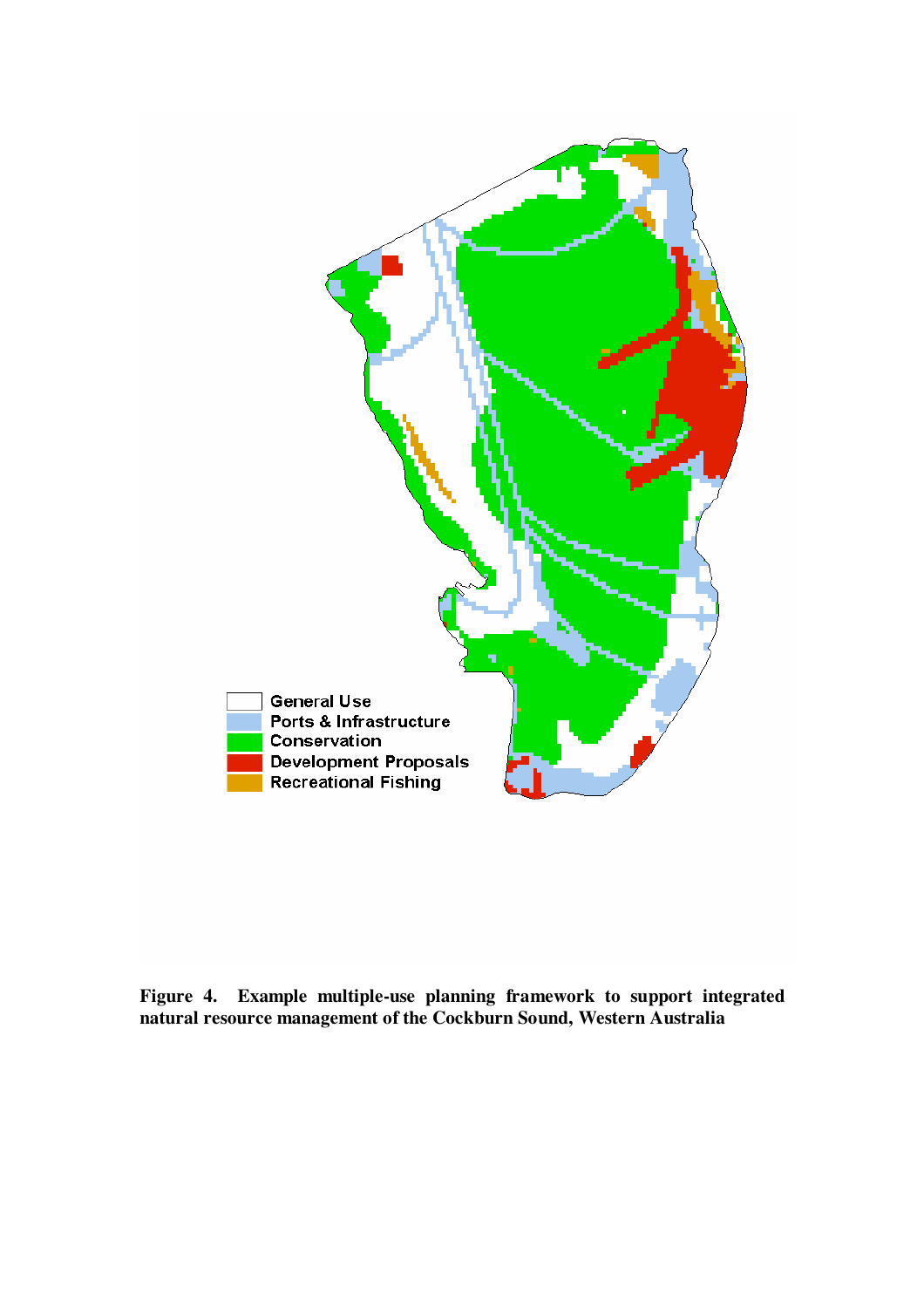# **Case Study 5 - A Zoning Configuration of multiple uses and protected area networks in East Kalimantan (Wilson et al. in prep)**

Tropical rainforest habitat is used for a diversity of land uses ranging from protected areas to production forests. Each alternative land use makes a different contribution to the conservation of biodiversity. First, the degree of protection offered by different land uses varies, and a high protection status may not be necessarily synonymous with a large contribution to biodiversity conservation. In some situations production forests may offer more protection than protected forests. Second, the contribution of different land uses to the conservation of species varies depending on the relative sensitivity of species to habitat modification and degradation. Some land uses provide habitat throughout all levels of forest strata, along with a diversity of food sources for fauna species occupying the forest. Other land uses are more restricted in their provision of habitat and food sources with the resultant floristic and faunal diversity reflecting these differences.

We applied Marxan with Zones to prioritize conservation investments in East Kalimantan by accounting for the relative costs and benefits of four land uses, modified according to the level of forest cover (Figure 5). We obtained data on the distribution of 187 mammal species that occur in the study region and evaluated their relative sensitivity to forest conversion and degradation. We assigned species-specific conservation targets that accounts for their relative sensitivity and determined the contribution of each land use zone to achieving targets for each species. We prioritised investments in each alternative land use in a spatially-explicit manner, in order to achieve the conservation targets cost-effectively. This analysis has allowed us to evaluate not only where to act, but how to act in order to effectively and efficiently conserve South East Asian mammals in East Kalimantan.